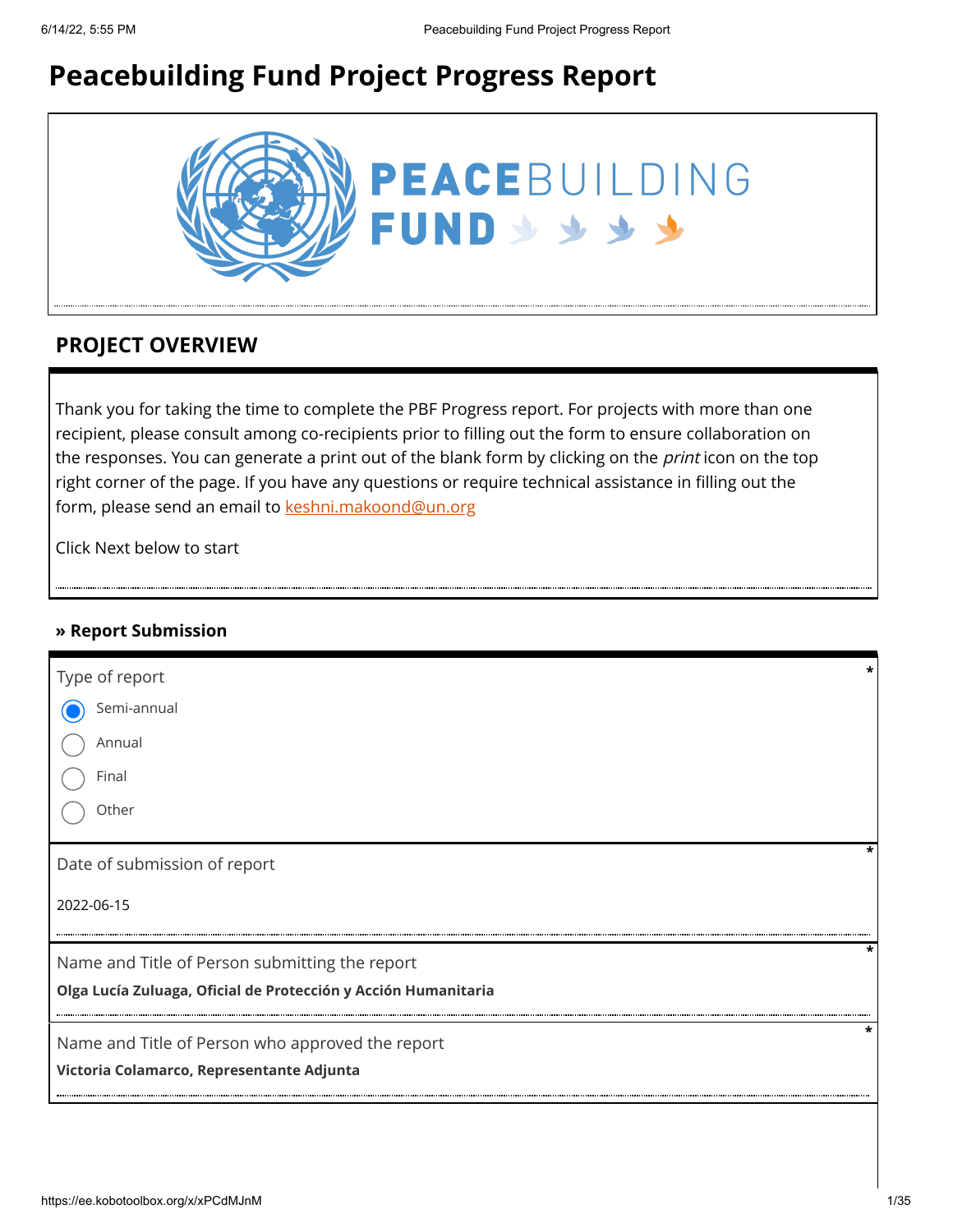| $\star$<br>Have all fund recipients for this project contributed to the report?                                                                                                  |
|----------------------------------------------------------------------------------------------------------------------------------------------------------------------------------|
| yes                                                                                                                                                                              |
| no                                                                                                                                                                               |
| *<br>Did PBF Secretariat review the report?                                                                                                                                      |
| If there is no PBF secretariat in country, please select "Not applicable". If there is a PBF secretariat, you should normally ensure that they<br>have an opportunity to review. |
| yes                                                                                                                                                                              |
| no                                                                                                                                                                               |
| Not Applicable                                                                                                                                                                   |

## **» Project Information and Geographical Scope**

| Is this a cross-border project? |  |
|---------------------------------|--|
| $\bigcirc$ yes $\bigcirc$ no    |  |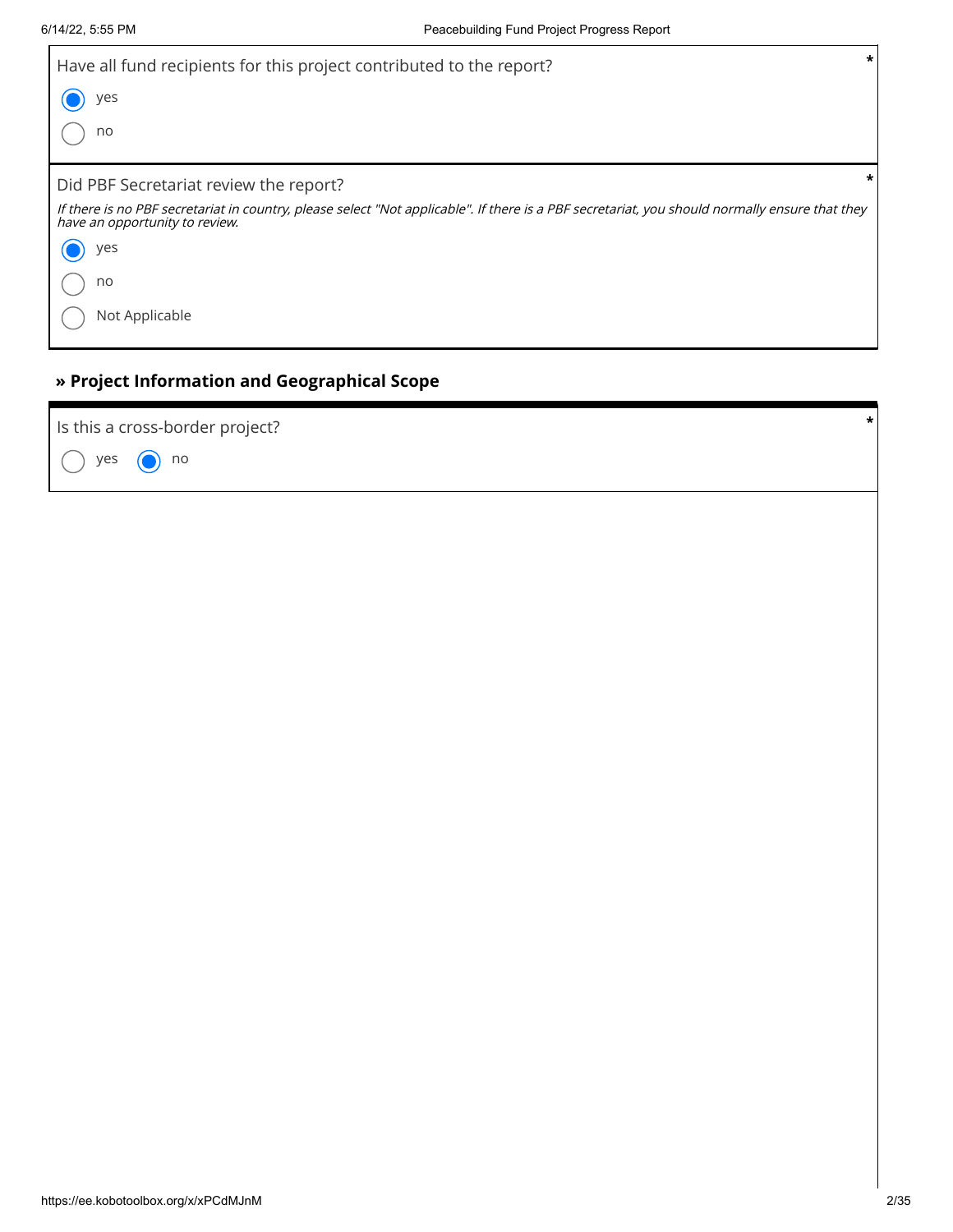| 6/14/22, 5:55 PM                  | Peacebuilding Fund Project Progress Report                                |                                 |
|-----------------------------------|---------------------------------------------------------------------------|---------------------------------|
|                                   | Please select the geographical region in which the project is implemented |                                 |
| Asia and the Pacific              | Central & Southern Africa                                                 | East Africa                     |
| Europe and Central Asia           | Global                                                                    | Latin America and the Carribean |
| Middle East and North Africa      | West Africa                                                               |                                 |
| Country of project implementation |                                                                           | $\star$                         |
| Bolivia                           | Colombia                                                                  | Dominican Republic              |
| Ecuador                           | El Salvador                                                               | Guatemala                       |
| Haiti                             | Honduras                                                                  | Other, Specify                  |
| Other, please secify              |                                                                           | $\ast$                          |
|                                   |                                                                           |                                 |
|                                   |                                                                           |                                 |
|                                   |                                                                           |                                 |
|                                   |                                                                           |                                 |
|                                   |                                                                           |                                 |
|                                   |                                                                           |                                 |
|                                   |                                                                           |                                 |
|                                   |                                                                           |                                 |
|                                   |                                                                           |                                 |
|                                   |                                                                           |                                 |
|                                   |                                                                           |                                 |
|                                   |                                                                           |                                 |
|                                   |                                                                           |                                 |
|                                   |                                                                           |                                 |
|                                   |                                                                           |                                 |
|                                   |                                                                           |                                 |
|                                   |                                                                           |                                 |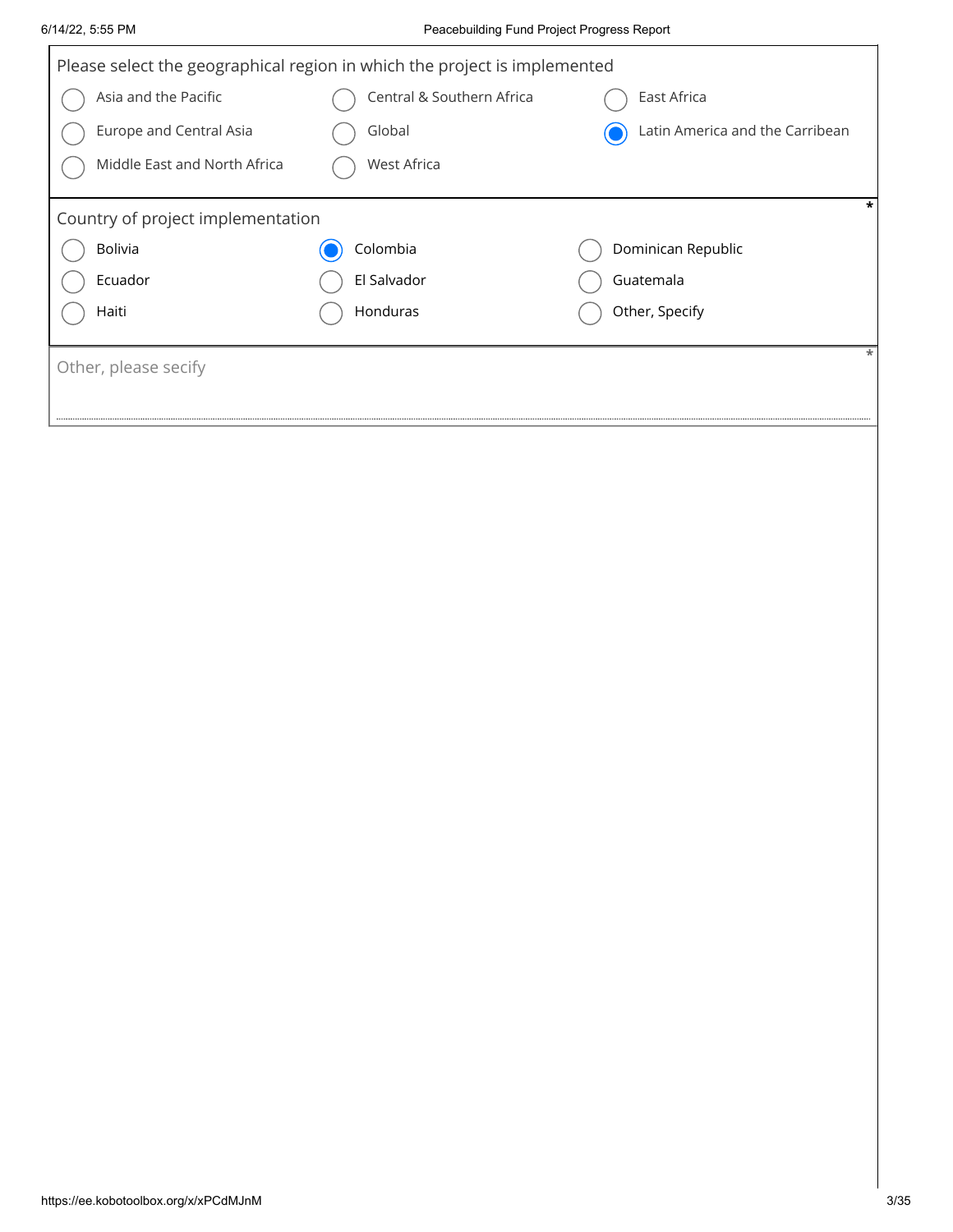| Project Title                                                                                                                                                                                                                                                                                                   | *      |
|-----------------------------------------------------------------------------------------------------------------------------------------------------------------------------------------------------------------------------------------------------------------------------------------------------------------|--------|
| 00125908: "Allanando el camino": Women and LGBT people paving a path from justice and memory toward<br>sustaining peace in Colombia                                                                                                                                                                             |        |
| 00118801: Apoyar a la Comisión para el Esclarecimiento de la Verdad, la Convivencia y la No Repetición en el<br>fortalecimiento de los diálogos nación-territorio para una verdad amplia e incluyente hacia un horizonte de<br>convivencia y No Repeticion                                                      |        |
| 00130079: Cocreando la paz: participación de mujeres jóvenes diversas en el espacio cívico urbano-rural en Nariño y<br>Cauca.                                                                                                                                                                                   |        |
| 00108373: Commission of Truth                                                                                                                                                                                                                                                                                   |        |
| 00108371: Confianza & Paz - Stabilization in 3 territories affected by the armed conflict                                                                                                                                                                                                                       |        |
| 00130501: Construyendo Paz a través de alianzas productivas de Mujeres para la Vida en la Tierra.                                                                                                                                                                                                               |        |
| 00114098: De la financiación a la inversión para una paz sostenida/ Financing for Peace                                                                                                                                                                                                                         |        |
| 00119341: Empowering women through local information as a tool for peacebuilding                                                                                                                                                                                                                                |        |
| 00130080: Espacios cívicos juveniles para la resiliencia y la reconciliación en el Pacífico colombiano                                                                                                                                                                                                          |        |
| 00114100: Estrategia de reincorporación socioeconómica de excombatientes de las FARC con enfoque comunitario,<br>de género, étnico y poblacional                                                                                                                                                                |        |
| 00129657: Natural Paz - Naturaleza por la paz                                                                                                                                                                                                                                                                   |        |
| 00119521: ParticipAcción: Mujeres jóvenes construyendo paz en Urabá                                                                                                                                                                                                                                             |        |
| 00108370: Support to Children and Youth                                                                                                                                                                                                                                                                         |        |
| 00113215: Territorial model for non-repetition guarantees and citizen empowerment of youth and women victims of<br>sexual violence and forced disappearance within the armed conflict, for their effective access to the "Comprehensive<br>System for Truth, Justice, Reparations and Non-Recurrence" (SIVJRNR) |        |
| 00125569: Transformación territorial para el ejercicio libre y seguro de los liderazgos, la defensa de los derechos<br>humanos y los procesos de reincorporación                                                                                                                                                |        |
| 00125909: Young and female peacebuilders in northern Cauca. Tradition meets innovation in community-led<br>approaches to protection and conflict transformation                                                                                                                                                 |        |
| 00113454: Young women territorial peace builders in Colombia                                                                                                                                                                                                                                                    |        |
| Other, Specify                                                                                                                                                                                                                                                                                                  |        |
| Write the 8 digit MPTFO number and Project Title exactly as it appears in the Project Document<br>EXAMPLE: 00118938: Community-based prevention of violence and social cohesion using innovation for young people in displaced and<br>host communities                                                          | $\ast$ |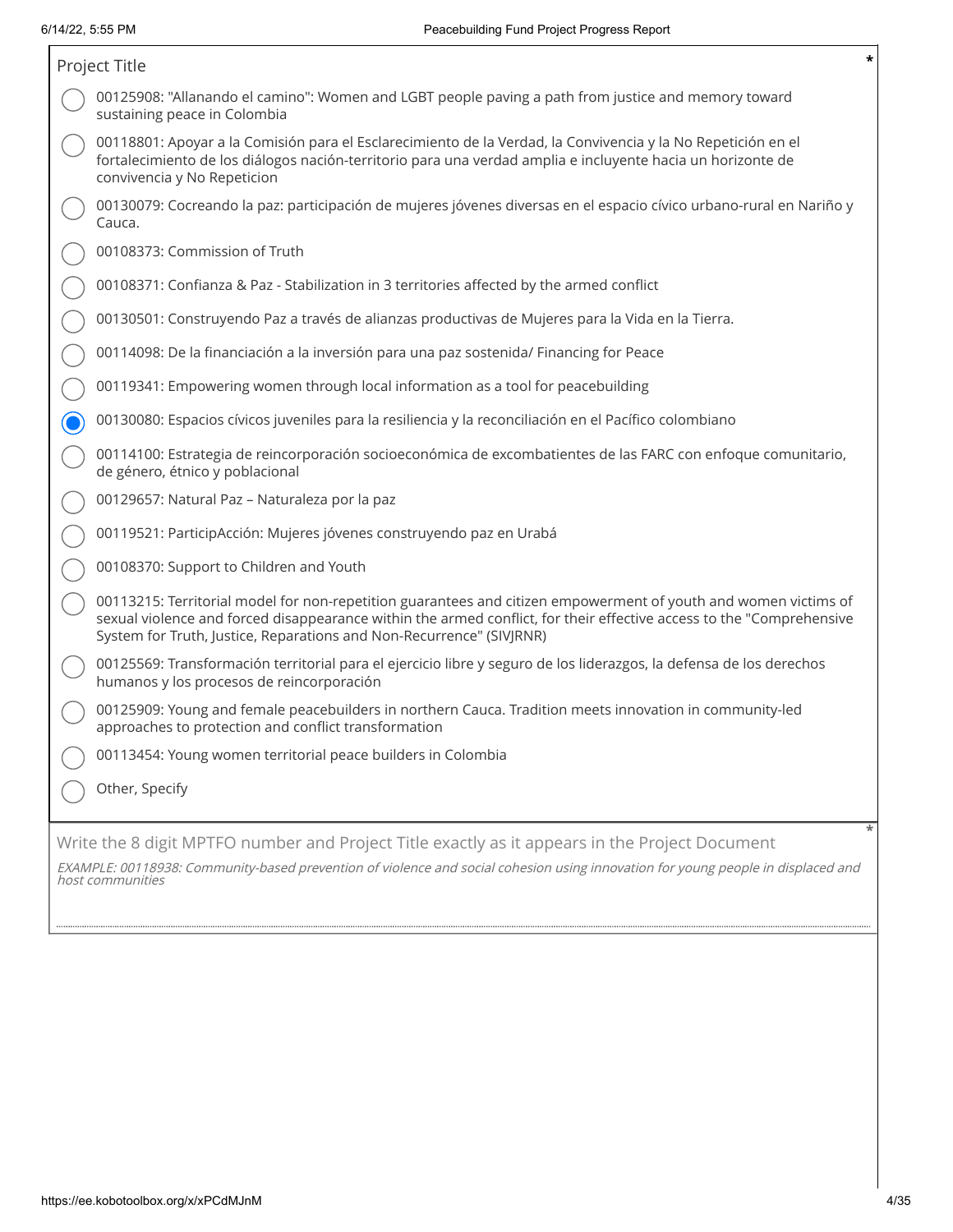ľ

### 6/14/22, 5:55 PM Peacebuilding Fund Project Progress Report

| Please select the geographical region(s) in which the project is implemented                                                                                                                                                                      |
|---------------------------------------------------------------------------------------------------------------------------------------------------------------------------------------------------------------------------------------------------|
| If the project you are looking for does not appear in the following question, please make sure that you have selected the correct regions.<br>A limited number of cross border projects span multiple geographic regions. For exa                 |
| Asia and the Pacific<br>Central & Southern Africa<br>East Africa                                                                                                                                                                                  |
| <b>Europe and Central Asia</b><br>Latin America and the Carribean<br>Global                                                                                                                                                                       |
| Middle East and North Africa<br>West Africa                                                                                                                                                                                                       |
| Please select the title of the project for which you are submitting the report                                                                                                                                                                    |
| Write the 8 digit MPTFO numbers and Project Title exactly as it appears in the Project Document<br>EXAMPLE: 00129699/700: Supporting Cross-Border Cooperation for Increased Community Resilience and Social Cohesion in The Gambia<br>and Senegal |
| Please select the countries where this project is being implemented                                                                                                                                                                               |
| Other, Please specify                                                                                                                                                                                                                             |
| Project Start Date                                                                                                                                                                                                                                |
| 2022-01-11                                                                                                                                                                                                                                        |
| Project end Date                                                                                                                                                                                                                                  |
| 2022-07-10                                                                                                                                                                                                                                        |
| Has this project received an extension?                                                                                                                                                                                                           |
| YES, Cost Extension                                                                                                                                                                                                                               |
| YES, No Cost Extension                                                                                                                                                                                                                            |
| YES, Both Cost and No Cost extensions                                                                                                                                                                                                             |
| NO, No Extensions                                                                                                                                                                                                                                 |
| *<br>Will this project be requesting an extension?                                                                                                                                                                                                |
| YES, Cost Extension                                                                                                                                                                                                                               |
| YES, No Cost Extension                                                                                                                                                                                                                            |
| YES, Both Cost and No Cost extensions                                                                                                                                                                                                             |
| NO, No Extensions                                                                                                                                                                                                                                 |
|                                                                                                                                                                                                                                                   |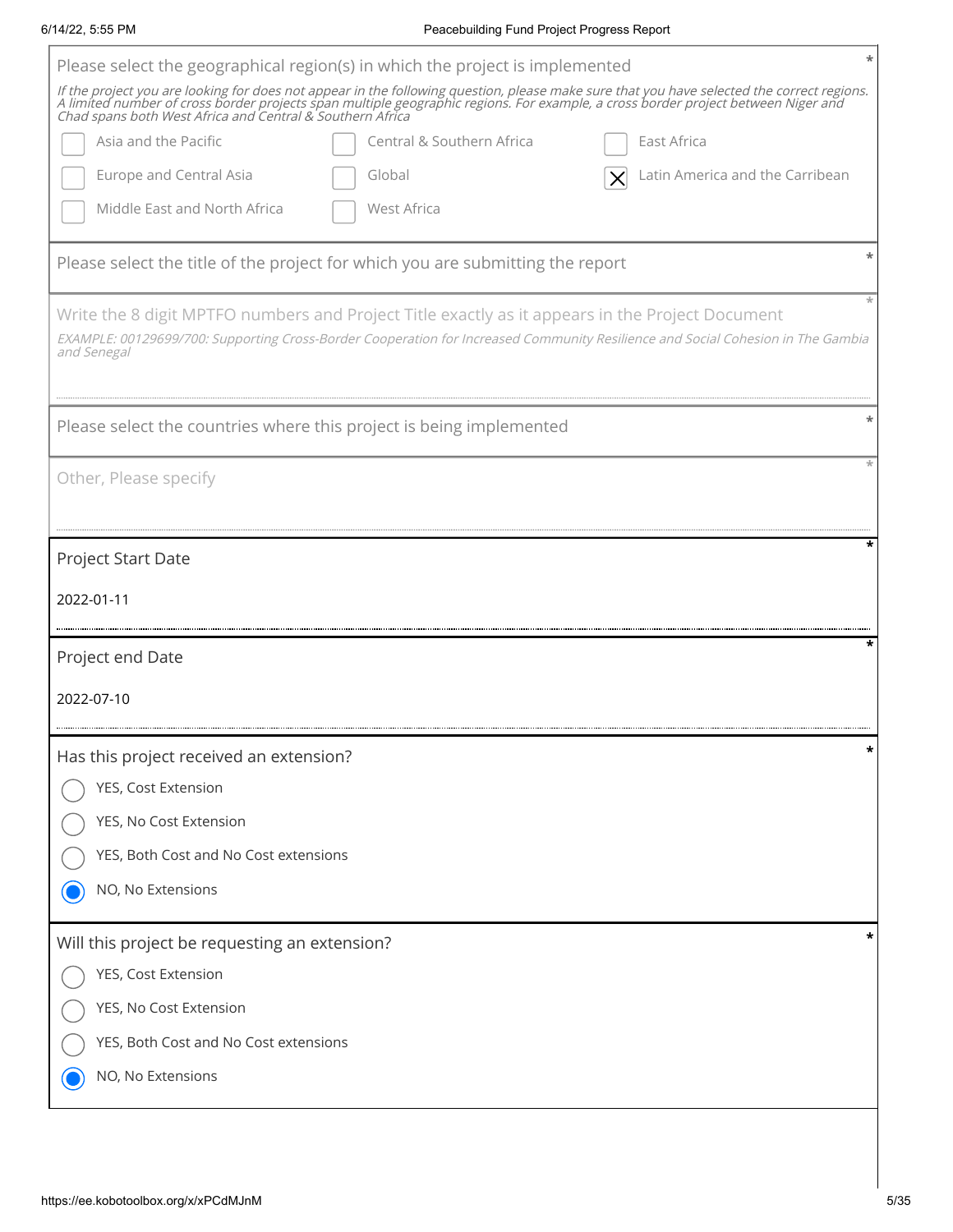| Is funding disbursed either into a national or regional trust fund | $\star$ |
|--------------------------------------------------------------------|---------|
| ) yes                                                              |         |
| no                                                                 |         |
|                                                                    |         |
|                                                                    | $\star$ |
| If yes, please select which                                        |         |
| National Trust Fund                                                |         |

# **Recipients**

| Is the lead recipient a UN agency or a non UN entity?                                             |
|---------------------------------------------------------------------------------------------------|
| UN entity                                                                                         |
| Non-UN Entity                                                                                     |
| Please select the lead recipient                                                                  |
| UNDP: United Nations Development Programme<br>IOM: International Organization for Migration       |
| UNICEF: United Nations Children's Fund                                                            |
| OHCHR: Office of the United Nations High Commissioner for Human Rights                            |
| UNWOMEN: United Nations Entity for Gender Equality and the Empowerment of Women                   |
| UNHCR: United Nations High Commissioner for Refugees<br>UNFPA: United Nations Population Fund     |
| FAO: Food and Agriculture Organization<br>WFP: World Food Programme                               |
| <b>UNHABITAT: United Nations Human Settlements Programme</b>                                      |
| UNESCO: United Nations Educational, Scientific and Cultural Organization                          |
| <b>UNEP: United Nations Environment Programme</b><br>ILO: International Labour Organization       |
| WHO: World Health Organization<br>PAHO/WHO                                                        |
| UNODC: United Nations Office on Drugs and Crime<br>UNCDF: United Nations Capital Development Fund |
| UNOPS: United Nations Office for Project Services                                                 |
| UNIDO: United Nations Industrial Development Organization<br>ITC: International Trade Centre      |
| <b>UNDPO</b><br>Other, Specify                                                                    |
| Other, Please specify                                                                             |
|                                                                                                   |
|                                                                                                   |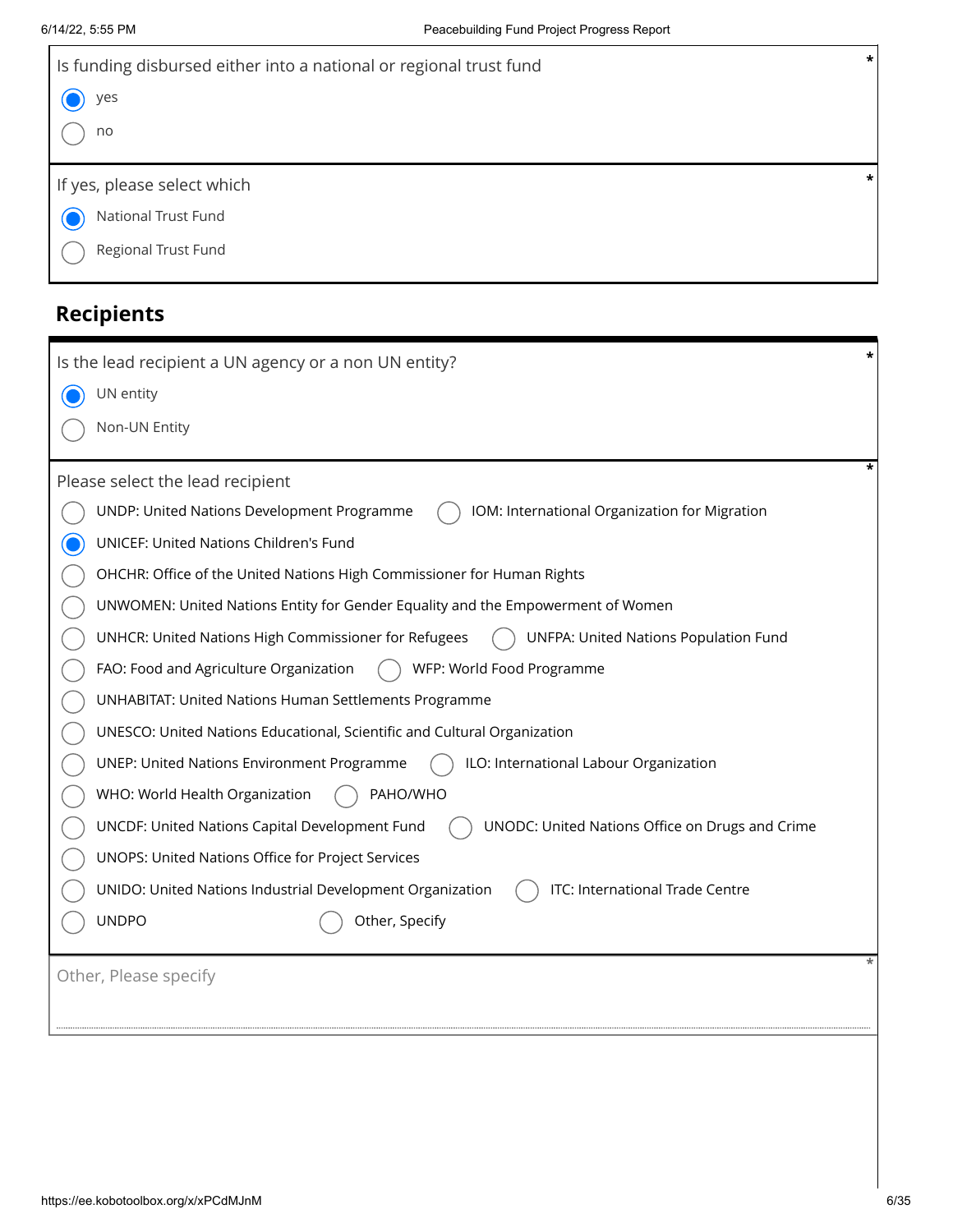| *<br>Are there other recipients for this project?                                                        |
|----------------------------------------------------------------------------------------------------------|
| No other recipients                                                                                      |
| Yes, other UN recipients only                                                                            |
| Yes, other non-UN recipients only                                                                        |
| Yes, both UN and non-UN recipients                                                                       |
|                                                                                                          |
| Please select other UN recipients recipients                                                             |
| UNDP: United Nations Development Programme<br>IOM: International Organization for Migration              |
| UNICEF: United Nations Children's Fund                                                                   |
| OHCHR: Office of the United Nations High Commissioner for Human Rights                                   |
| UNWOMEN: United Nations Entity for Gender Equality and the Empowerment of Women                          |
| UNFPA: United Nations Population Fund<br>UNHCR: United Nations High Commissioner for Refugees            |
| FAO: Food and Agriculture Organization<br>WFP: World Food Programme                                      |
| UNHABITAT: United Nations Human Settlements Programme                                                    |
| UNESCO: United Nations Educational, Scientific and Cultural Organization                                 |
| <b>UNEP: United Nations Environment Programme</b><br>ILO: International Labour Organization              |
| WHO: World Health Organization<br>PAHO/WHO                                                               |
| <b>UNCDF: United Nations Capital Development Fund</b><br>UNODC: United Nations Office on Drugs and Crime |
| UNOPS: United Nations Office for Project Services                                                        |
| ITC: International Trade Centre<br>UNIDO: United Nations Industrial Development Organization             |
| UN Department of Peace Operations<br>Other, Specify                                                      |
|                                                                                                          |
| Other, Please specify                                                                                    |
|                                                                                                          |
|                                                                                                          |
|                                                                                                          |
|                                                                                                          |
|                                                                                                          |
|                                                                                                          |
|                                                                                                          |
|                                                                                                          |
|                                                                                                          |
|                                                                                                          |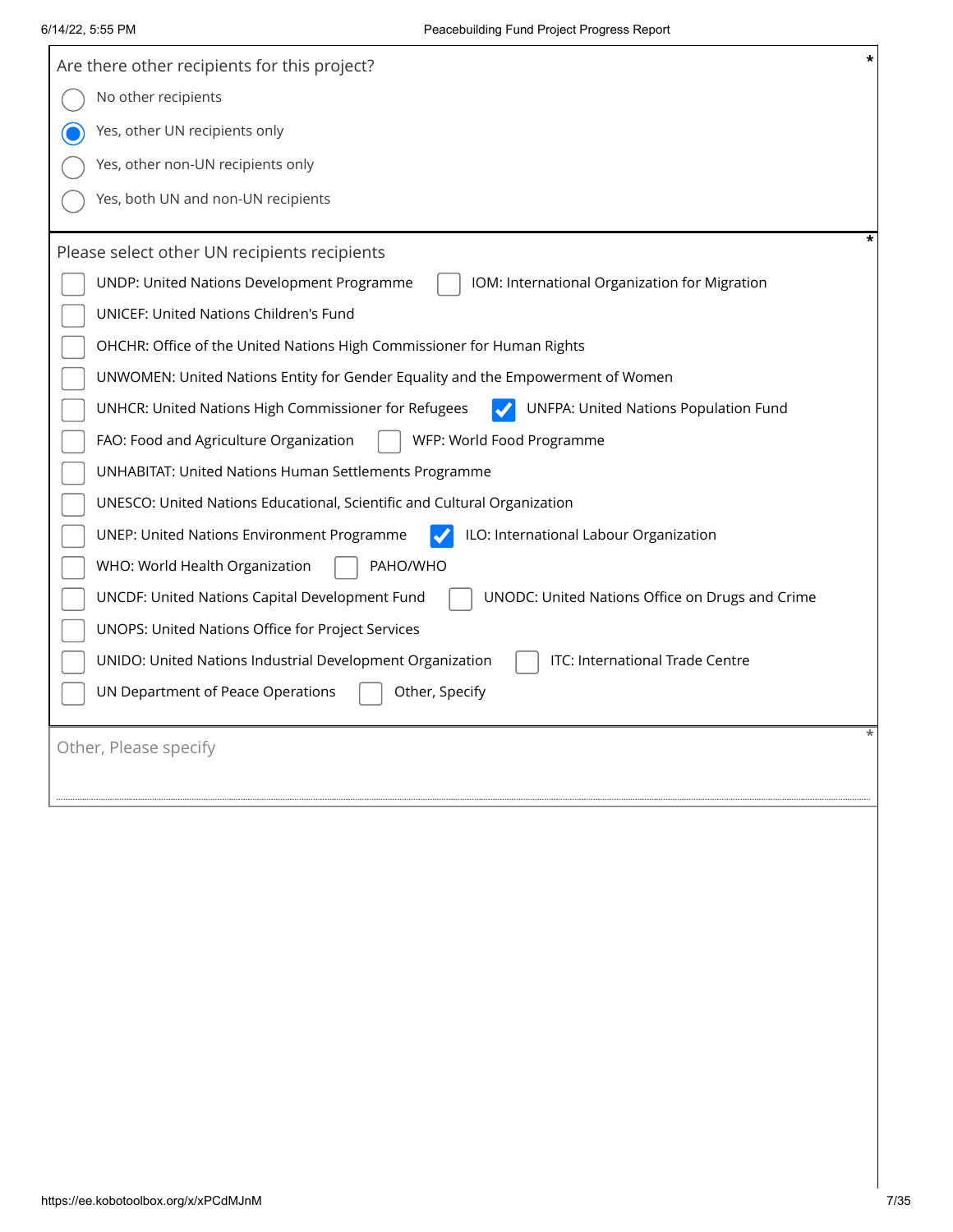### 6/14/22, 5:55 PM Peacebuilding Fund Project Progress Report

| Please select other non-UN recipients                       |                                                                                                   |
|-------------------------------------------------------------|---------------------------------------------------------------------------------------------------|
| <b>Action Aid</b>                                           | The African Centre for the Constructive Resolution of Disputes (ACCORD)                           |
|                                                             | Agence de Coopération et de Recherche pour le Développement (ACORD)                               |
| American Friends Service Committee (AFSC)                   | Avocats Sans Frontières                                                                           |
| Avocats Sans Frontières Belgium                             | Avocats sans frontières Canada<br>Christian Aid Ireland                                           |
| <b>CARE International UK</b>                                | The Carter Center, Inc.                                                                           |
| Centre d'étude et de coopération internationale (CECI) - BF | COIPRODEN                                                                                         |
| Concern Worldwide                                           | CORDAID<br>CORD Burundi                                                                           |
| DanChurchAid                                                | Fundacion Estudios Superior (FESU)<br>Fund for Congolese Women                                    |
| Fundación Mi Sangre (FMS)                                   | Fundación Nacional para el Desarrollo de Honduras (FUNADEH)                                       |
| Fundación para la Libertad de Prensa (FLIP)                 | <b>HELVETAS Swiss Intercooperation</b>                                                            |
| Humanity & Inclusion (HI)                                   | Instituto Holandes para Democracia Multipartidaria (NIMD)                                         |
| International Alert                                         | Interpeace<br>Kvinna till Kvinna Foundation                                                       |
| Life and Peace Institute (LPI)                              |                                                                                                   |
|                                                             | (MDG-EISA) Institut Electoral pour une Démocratie Durable en Afrique (EISA), bureau de Madagascar |
| Mercy Corps                                                 | MSIS-TATAO<br>Norwegian Refugee Council (NRC)                                                     |
| ONG AZHAR                                                   | <b>OXFAM</b><br>Peace Direct                                                                      |
| PNG UN Country Fund                                         | Red de Instituciones por los Derechos de la Niñez                                                 |
| Sampan'Asa Momba ny Fampandrosoana (SAF/FJKM)               | Saferworld                                                                                        |
| Search for Common Ground (SFCG)                             | Tearfund<br>SismaMujer                                                                            |
| Trocaire                                                    | World Vision International<br>World Vision Myanmar                                                |
| <b>ZOA</b>                                                  | Other, Please specify                                                                             |
| Other, Please specify                                       |                                                                                                   |

# **Financial Reporting**

### **» Delivery by Recipient**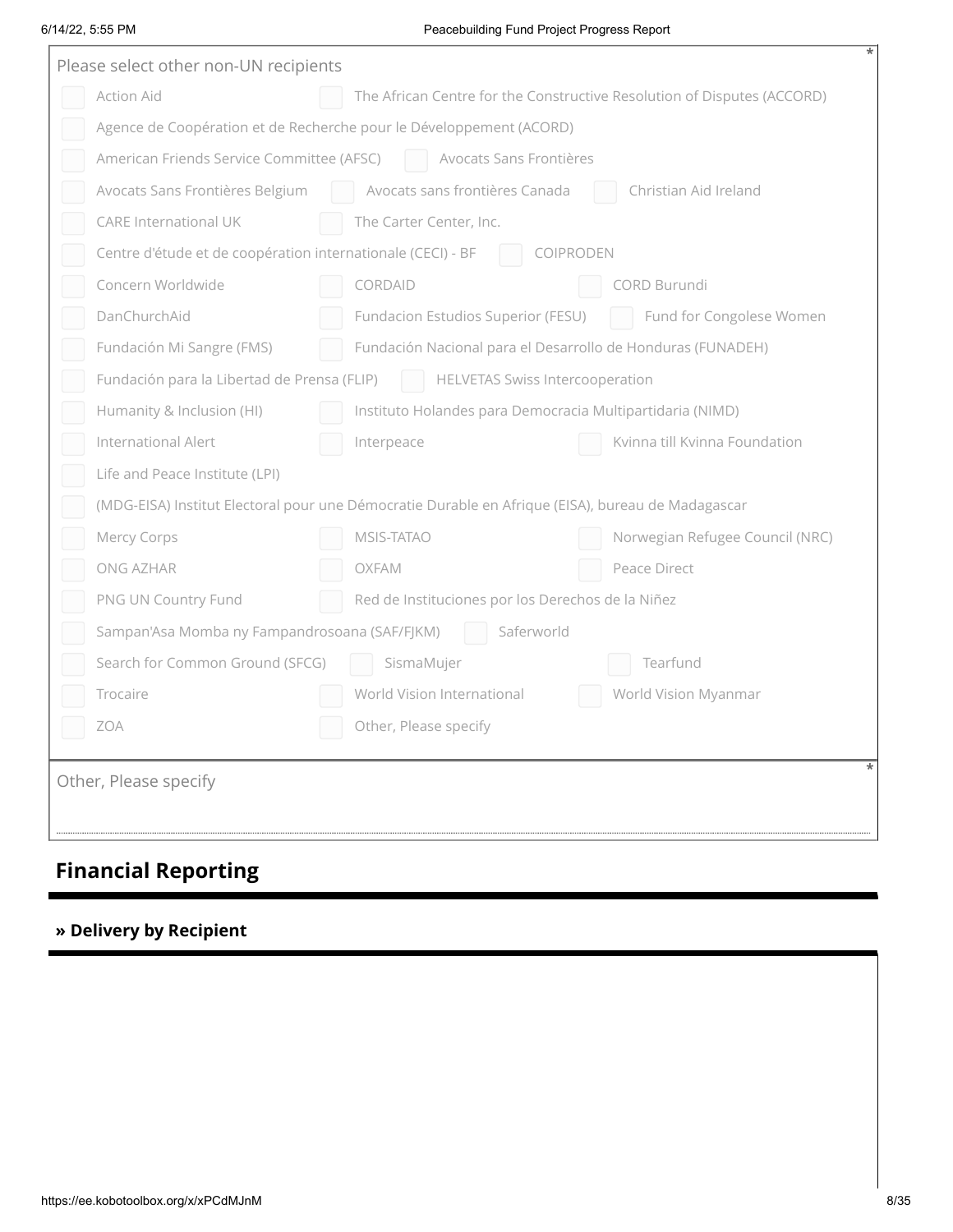### 6/14/22, 5:55 PM Peacebuilding Fund Project Progress Report **Please enter the total amounts in US dollars allocated to each recipient organization Please enter the original budget amount, amount transferred to date and estimated expenditure by recipient.** Please make sure you enter the correct amount. All values should be entered in **US Dollars** For cross-border projects, group the amounts by agency, even if different country offices are involved.<br>
How the cross-border project and the cross-border and the amounts by a country of the date<br> **Recipients**<br> **Recipients** You will have the opportunity to share a more detailed budget in the next section. **Recipients Total Project Budget (in US \$)** Please enter the total budget as is in the project document in US Dollars **Transfers to date (in US \$)** Please enter the total amount transferred to each recipient to date in US Dollars **Expenditure to date (in US \$)** Please enter the approximate amount spent to date in US dollars **Implementati on rate as a percentage of total budget** (calculated automatically) **UNICEF: United Nations Children's Fund** 801043.97 **\*** 560730.78 **\*** 373356.37 **\*** 46.61% **\* \* \*** % **UNFPA: United Nations Population Fund** 343632.64 **\*** 240542.85 **\*** 222770.79 **\*** 64.83%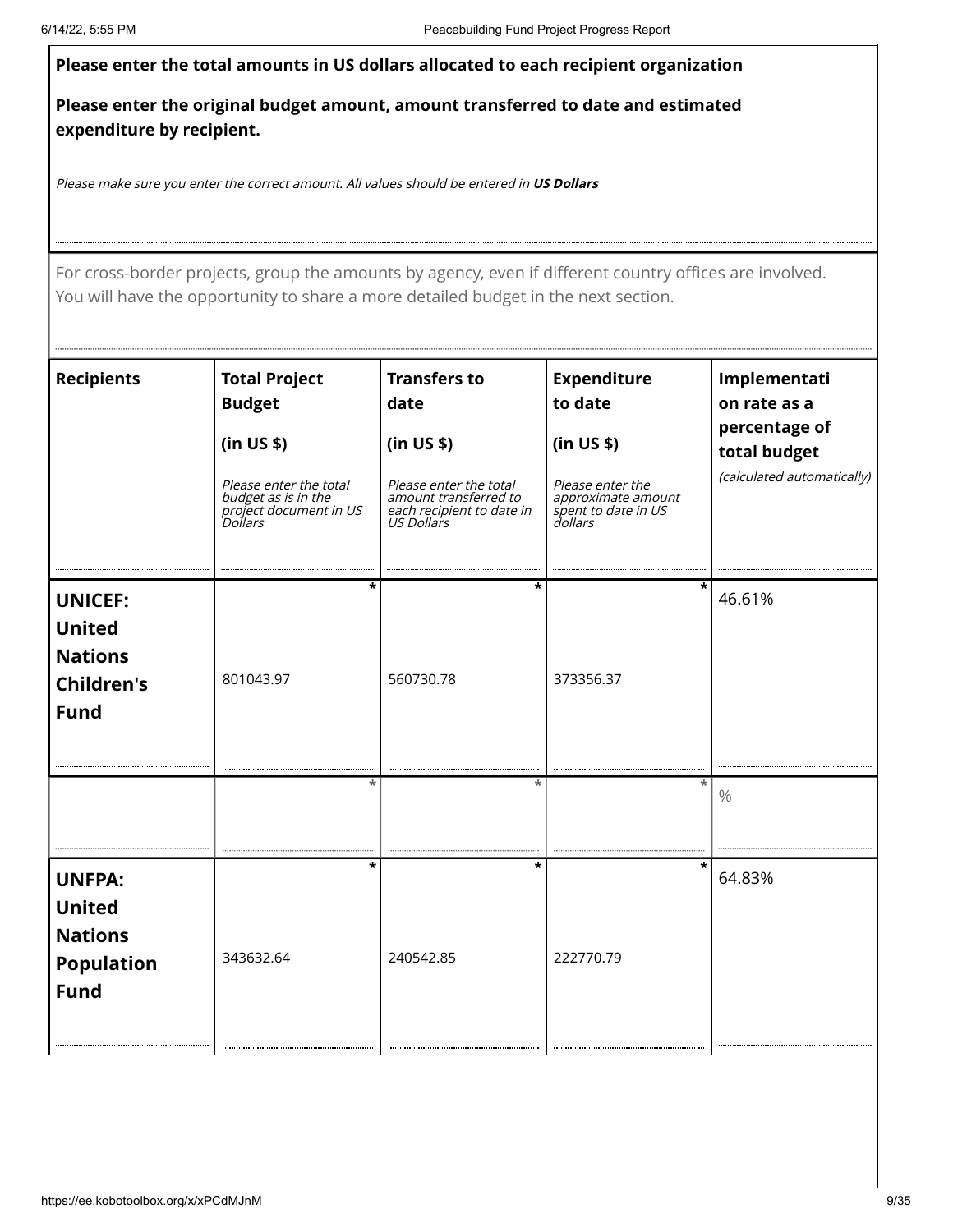| ILO:               | $\star$   | $\star$   | $\star$  | 14.17%        |
|--------------------|-----------|-----------|----------|---------------|
|                    |           |           |          |               |
| <b>Internation</b> |           |           |          |               |
|                    |           |           |          |               |
| al Labour          |           |           |          |               |
| Organizatio        | 255323.39 | 178726.38 | 36179.41 |               |
|                    |           |           |          |               |
| $\mathsf{n}$       |           |           |          |               |
|                    |           |           |          |               |
|                    |           |           |          |               |
|                    |           |           |          |               |
|                    | $\ast$    | $^\ast$   | *        |               |
|                    |           |           |          | $\%$          |
|                    |           |           |          |               |
|                    |           |           |          |               |
|                    |           |           |          |               |
|                    | $^\ast$   | $\ast$    | *        |               |
|                    |           |           |          | $\%$          |
|                    |           |           |          |               |
|                    |           |           |          |               |
|                    |           |           |          |               |
|                    | $\ast$    | $\ast$    | *        |               |
|                    |           |           |          | $\%$          |
|                    |           |           |          |               |
|                    |           |           |          |               |
|                    |           |           |          |               |
|                    | *         | $\ast$    | $\ast$   |               |
|                    |           |           |          | $\%$          |
|                    |           |           |          |               |
|                    |           |           |          |               |
|                    |           |           |          |               |
|                    | $\ast$    | $\ast$    | $\ast$   |               |
|                    |           |           |          | $\%$          |
|                    |           |           |          |               |
|                    |           |           |          |               |
|                    |           |           |          |               |
|                    | $\star$   | $\ast$    | $\ast$   |               |
|                    |           |           |          | $\%$          |
|                    |           |           |          |               |
|                    |           |           |          |               |
|                    |           |           |          |               |
|                    |           |           | *        | $\frac{0}{0}$ |
|                    |           |           |          |               |
|                    |           |           |          |               |
|                    |           |           |          |               |
|                    | $\ast$    | $\ast$    | $\ast$   |               |
|                    |           |           |          | $\%$          |
|                    |           |           |          |               |
|                    |           |           |          |               |
|                    |           | .         |          |               |
|                    | $\ast$    | $\ast$    | *        |               |
|                    |           |           |          | $\%$          |
|                    |           |           |          |               |
|                    |           |           |          |               |
|                    |           |           |          |               |
|                    | $\ast$    | $\ast$    | $\ast$   |               |
|                    |           |           |          | $\%$          |
|                    |           |           |          |               |
|                    |           |           |          |               |
|                    |           | .         | .        |               |
|                    | $\ast$    | $\ast$    | *        |               |
|                    |           |           |          | $\%$          |
|                    |           |           |          |               |
|                    |           |           |          |               |
|                    |           |           |          |               |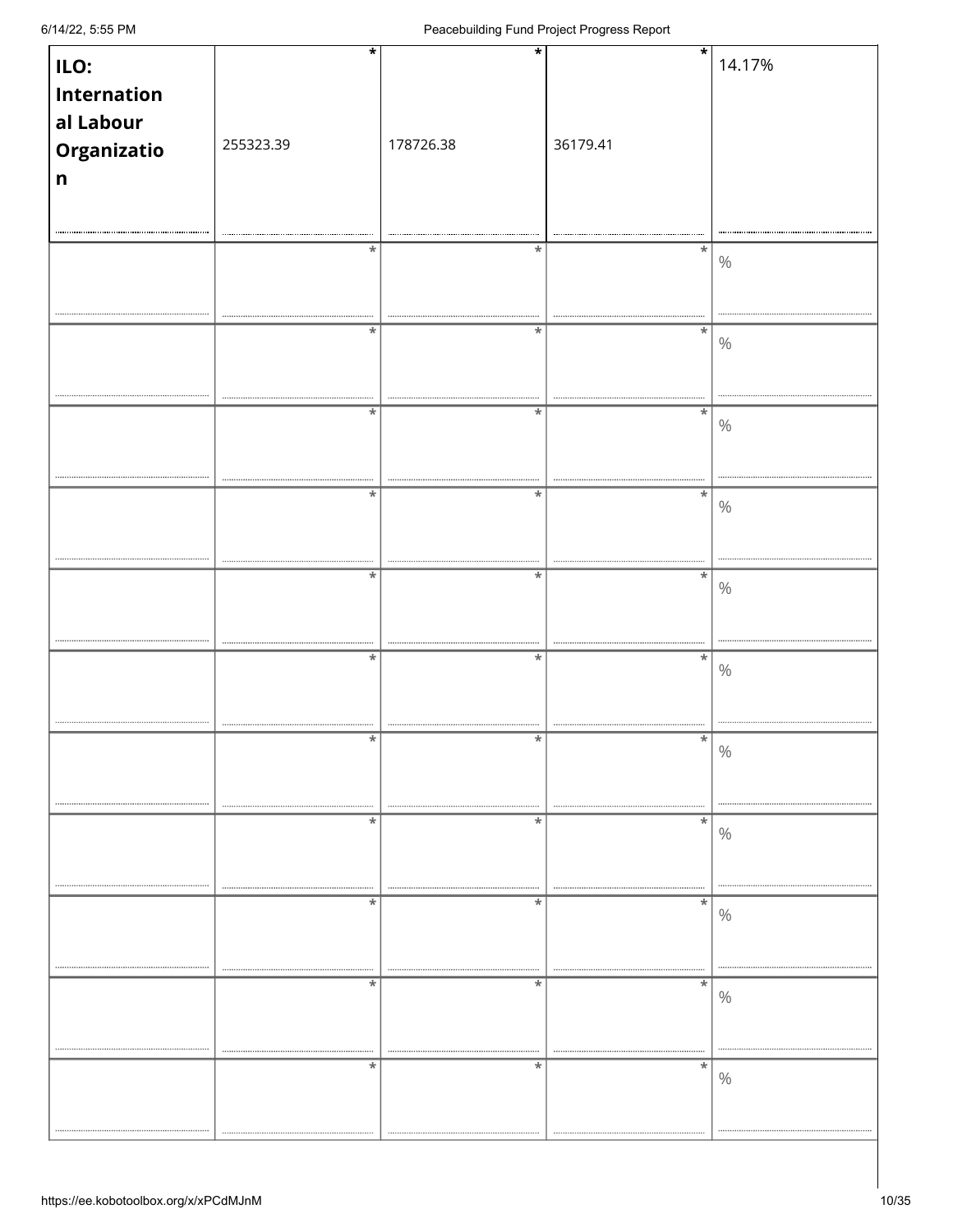| <b>TOTAL</b>                                             | 1400000                                                                                                                                                                                            | 980000.01 | 632306.57 | 45.1<br>6% |
|----------------------------------------------------------|----------------------------------------------------------------------------------------------------------------------------------------------------------------------------------------------------|-----------|-----------|------------|
|                                                          |                                                                                                                                                                                                    |           |           |            |
| Correct                                                  | The approximate implementation rate as percentage of total project budget based on the values<br>entered in the above matrix is 45.16%. Can you confirm that this is correct?<br>Incorrect         |           |           |            |
|                                                          | If it is incorrect, please enter the approximate implementation rate as a %                                                                                                                        |           |           |            |
|                                                          |                                                                                                                                                                                                    |           |           |            |
|                                                          | » Gender-responsive Budgeting                                                                                                                                                                      |           |           |            |
|                                                          | Indicate what <b>percentage (%)</b> of the budget contributes to gender equality or women's                                                                                                        |           |           |            |
|                                                          |                                                                                                                                                                                                    |           |           |            |
|                                                          | The dollar amount of the budget contributing to Gender Equality and Women's Empowerment (GEWE)<br>based on percentage entered above and total project budget is US \$ 476000. Can you confirm that |           |           |            |
| empowerment (GEWE)?<br>34<br>this is correct?<br>Correct | Incorrect                                                                                                                                                                                          |           |           |            |
|                                                          | If it is incorrect, please enter the budget amount allocated to GEWE in US Dollars                                                                                                                 |           |           |            |

### **» Gender-responsive Budgeting**

| Indicate what <b>percentage (%)</b> of the budget contributes to gender equality or women's<br>empowerment (GEWE)?<br>34                                                                                                                      |  |
|-----------------------------------------------------------------------------------------------------------------------------------------------------------------------------------------------------------------------------------------------|--|
| The dollar amount of the budget contributing to Gender Equality and Women's Empowerment (GEWE)<br>based on percentage entered above and total project budget is US \$476000. Can you confirm that<br>this is correct?<br>Incorrect<br>Correct |  |
| If it is incorrect, please enter the <i>budget amount</i> allocated to GEWE in US Dollars                                                                                                                                                     |  |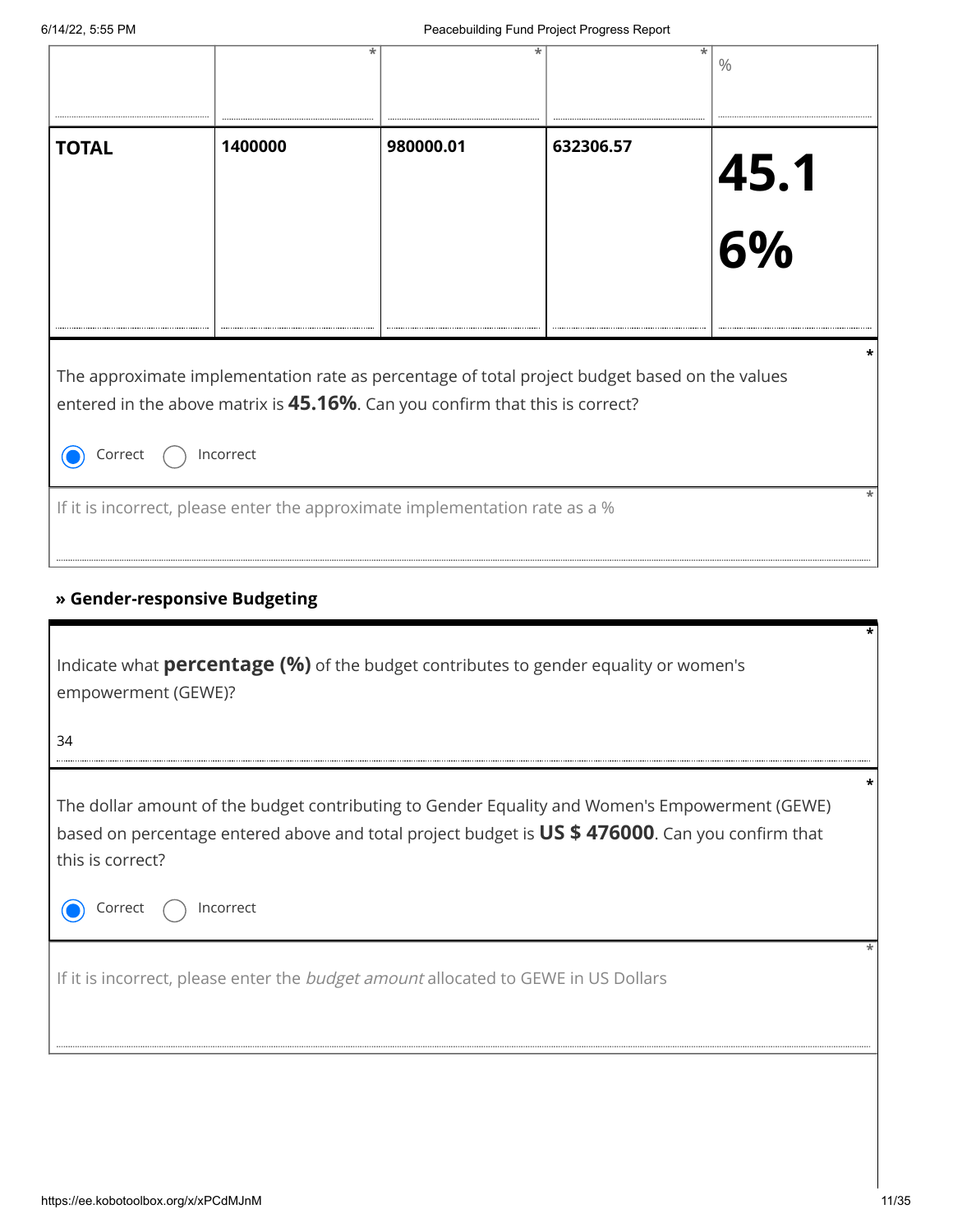

## **Project Markers**

| Please select the Gender Marker Associated with this project                                                                                                                       | * |
|------------------------------------------------------------------------------------------------------------------------------------------------------------------------------------|---|
| Score 1 for projects that contribute in some way to gender equality, but not significantly (less than 30% of the total<br>budget for GEWE)                                         |   |
| Score 2 for projects that have gender equality as a significant objective and allocate between 30 and 79% of the total<br>project budget to GEWE                                   |   |
| Score 3 for projects that have gender equality as a principal objective and allocate at least 80% of the total project<br>budget to Gender Equality and Women's Empowerment (GEWE) |   |
|                                                                                                                                                                                    |   |
| Please select the Risk Marker Associated with this project                                                                                                                         | * |
| Risk marker $0 =$ low risk to achieving outcomes                                                                                                                                   |   |
| Risk marker 1 = medium risk to achieving outcomes                                                                                                                                  |   |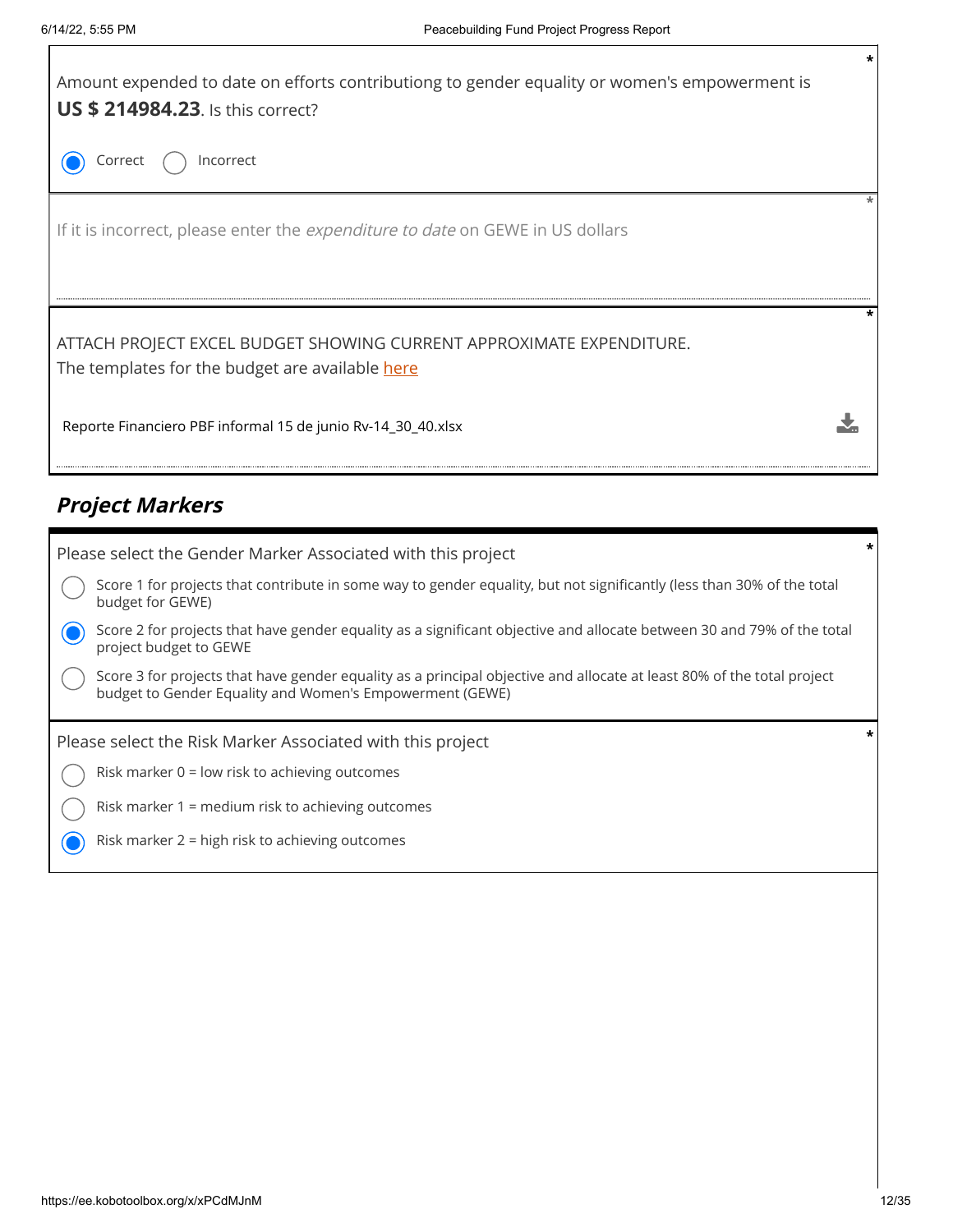| $\ast$<br>Please select the PBF Focus Area associated with this project   |
|---------------------------------------------------------------------------|
| (1.1) Security Sector Reform                                              |
| (1.2) Rule of Law                                                         |
| (1.3) Demobilisation, Disarmament and Reintegration                       |
| (1.4) Political Dialogue                                                  |
| (2.1) National reconciliation                                             |
| (2.2) Democratic Governance                                               |
| (2.3) Conflict prevention/management                                      |
| (3.1) Employment                                                          |
| (3.2) Equitable access to social services                                 |
| (4.1) Strengthening of essential national state capacity                  |
| (4.2) Extension of state authority/Local Administration                   |
| (4.3) Governance of peacebuilding resources (including PBF Secretariats)  |
| *<br>Is the project part of one or more PBF priority windows?             |
| Select all that apply                                                     |
| Gender promotion initiative                                               |
| Youth promotion initiative                                                |
| Transition from UN or regional peacekeeping or special political missions |
| Cross-border or regional project                                          |
| None                                                                      |

# **PART I: OVERALL PROJECT PROGRESS**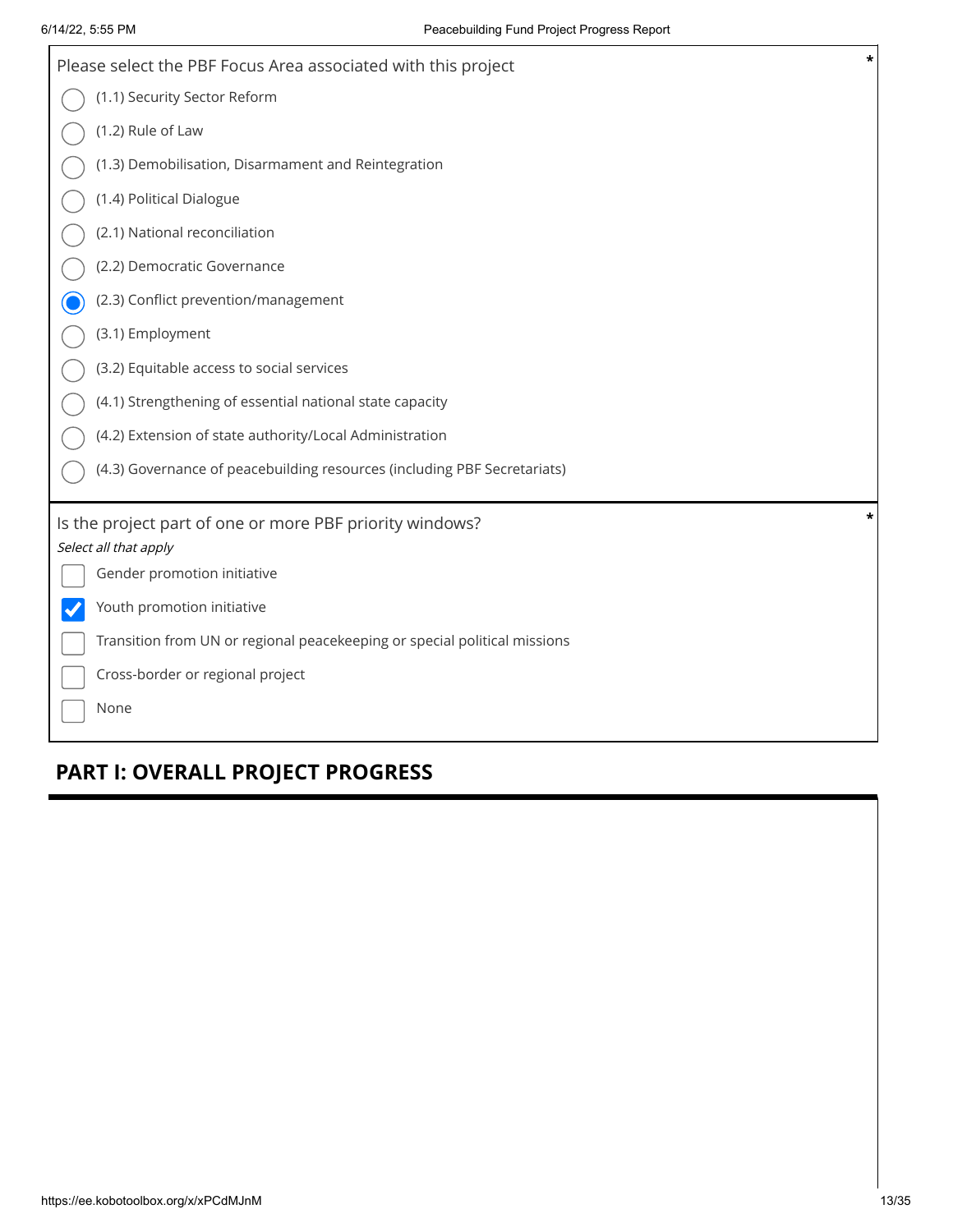NOTES FOR COMPLETING THE REPORT:

- Avoid acronyms and UN jargon, use general /common language.
- Report on what has been achieved in the reporting period, not what the project aims to do.
- Be as concrete as possible. Avoid theoretical, vague or conceptual discourse.
- Ensure the analysis and project progress assessment is gender and age sensitive.
- If relevant, please include any COVID-19 related considerations, adjustments and results and respond to section IV. **(This section is optional)**

Briefly outline the *status of the project* in terms of implementation cycle, including whether preliminary/preparatory activities have been completed (i.e. contracting of partners, staff recruitment, etc.)

Please limit your response to 1500 characters including spaces.

**Se desarrollaron espacios de socialización y concertación a través de 12 encuentros con jóvenes y actores claves, para concretar las líneas de acción. Se identificaron 3 variables: I. Priorización definida por jóvenes y autoridades, II. Análisis del contexto de violencia y III. Oferta de otros actores y capacidad operativa, permitiendo establecer los territorios focalizados y la definición de acciones de articulación con instituciones, para optimizar la intervención. Se focalizaron inicialmente 60 barrios y comunas de acuerdo con las dinámicas y necesidades. Se incluyó la identificación de las categorías para el análisis de las narrativas de violencia, para la consolidación de prácticas y acciones que desestructuren la violencia y eliminen estereotipos y estigmas frente al rol de la población joven. Se evidenció entre las mujeres jóvenes, la necesidad de fortalecer sus capacidades como protagonistas en los escenarios de concertación con autoridades y otros actores. El mapeo de actores logró reconocer a más de 382. Se realizó el diseño y pilotaje de metodologías con grupos de jóvenes, identificándose las primeras narrativas en los tres territorios. Frente a los aspectos operativos, se cuenta con un equipo técnico, acompañado de los oficiales de cada agencia. Se comenzó la implementación con un Socio para el desarrollo de los componentes 1 y 2. En consulta con jóvenes se creó el nombre e imagen del proyecto: "Voces de Poder" - para cambiar la historia".**

Summarize the main structural, institutional or societal level change the project has contributed to. This is not anecdotal evidence or a list of individual outputs, but a description of progress made toward the main purpose of the project

FOR PROJECTS WITHIN SIX MONTHS OF COMPLETION ONLY; (1500 character limit) **Project not witin six months of completion**

# **PART II: RESULT PROGRESS BY PROJECT OUTCOME**

**\***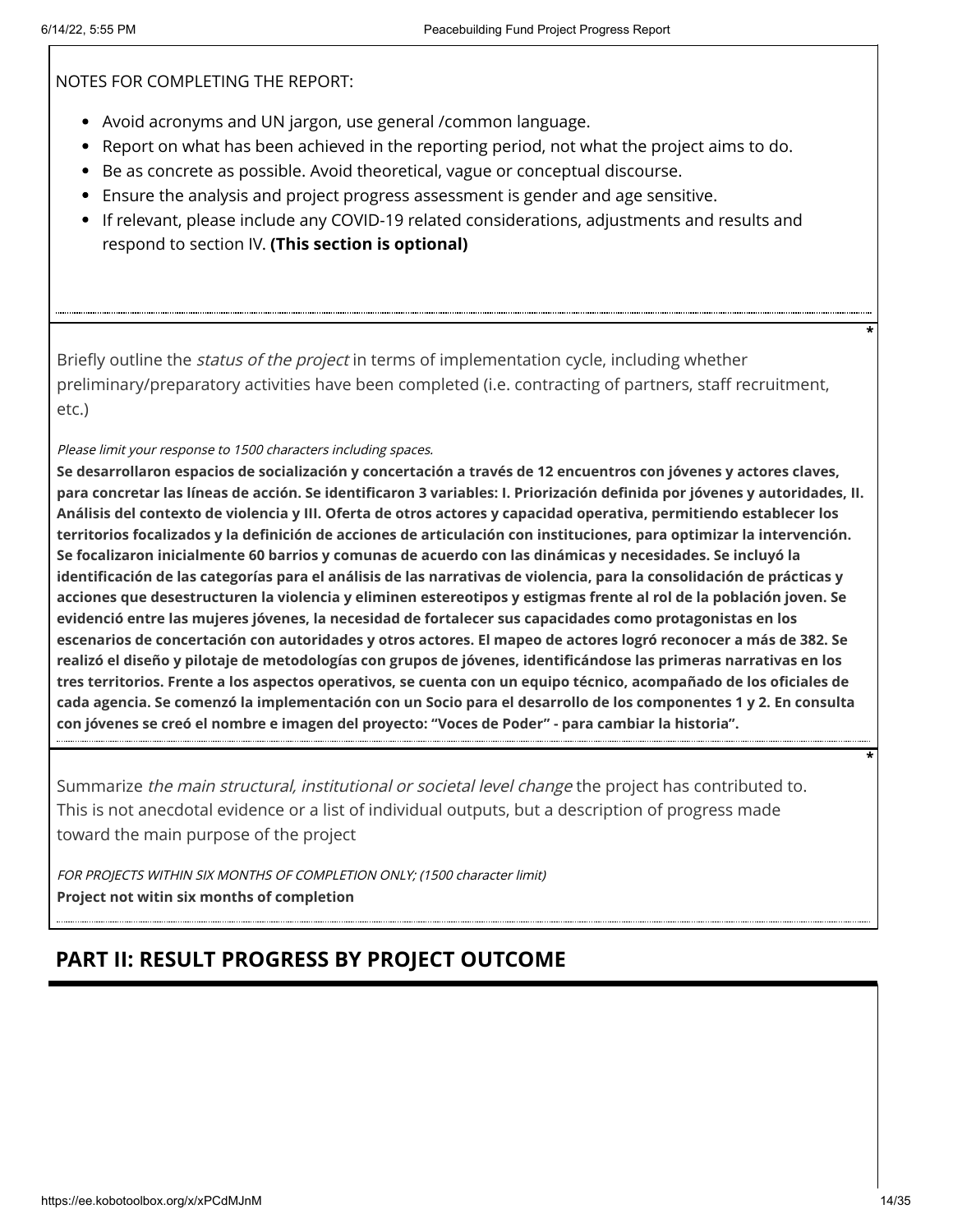| Describe overall progress under each Outcome made during the reporting period (for June reports:           |
|------------------------------------------------------------------------------------------------------------|
| January-June; for November reports: January-November; for final reports: full project duration).           |
| Do not list individual activities. If the project is starting to make/has made a difference at the outcome |
| level, provide specific evidence for the progress (quantitative and qualitative) and explain how it        |
| impacts the broader political and peacebuilding context.                                                   |

- "On track" refers to the timely completion of outputs as indicated in the workplan.
- "On track with peacebuilding results" refers to higher-level changes in the conflict or peace factors that the project is meant to contribute to. These effects are more likely in mature projects than in newer ones.

| How many OUTCOMES does this project have                                                                                                                                                             |  |
|------------------------------------------------------------------------------------------------------------------------------------------------------------------------------------------------------|--|
| $\vert$ 1 $\vert$<br>2 3 4 5 6 7 8 more than 8.                                                                                                                                                      |  |
| Please write out the project outcomes as they are in the project results framework found in the project<br>document                                                                                  |  |
| Outcome 1:                                                                                                                                                                                           |  |
| Los y las jóvenes desarrollan, fortalecen y ponen en práctica habilidades de participación, liderazgo, negociación y<br>resiliencia en espacios cívicos abiertos para la prevención de la violencia. |  |
| Outcome 2:                                                                                                                                                                                           |  |
| Outcome 3:                                                                                                                                                                                           |  |
| Outcome 4:                                                                                                                                                                                           |  |
| Outcome 5:                                                                                                                                                                                           |  |
| Outcome 6:                                                                                                                                                                                           |  |
| Outcome 7:                                                                                                                                                                                           |  |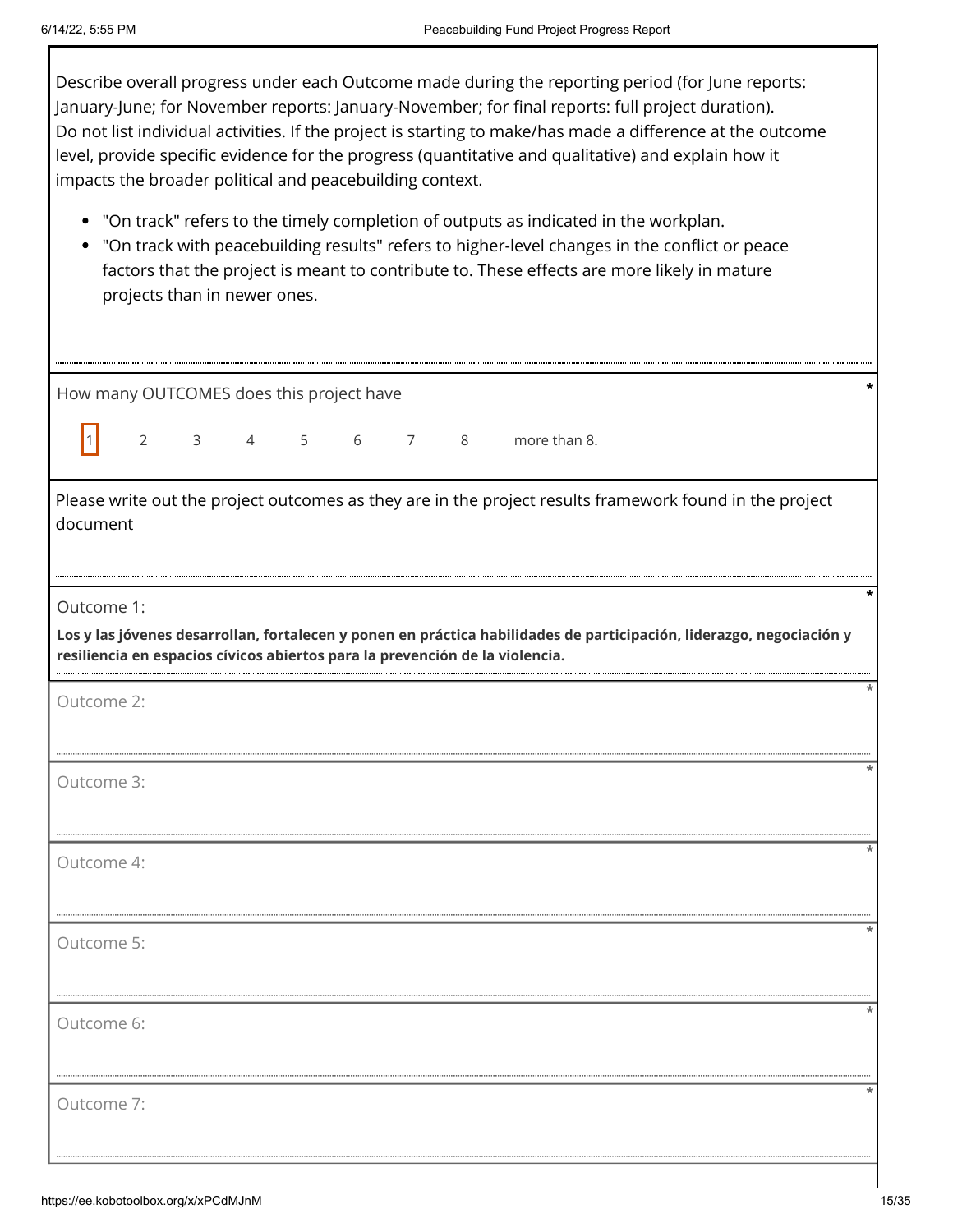Outcome 8:

Additional Outcomes

If the project has more than 8 outcomes, please enumerate the remaining outcomes here

**\***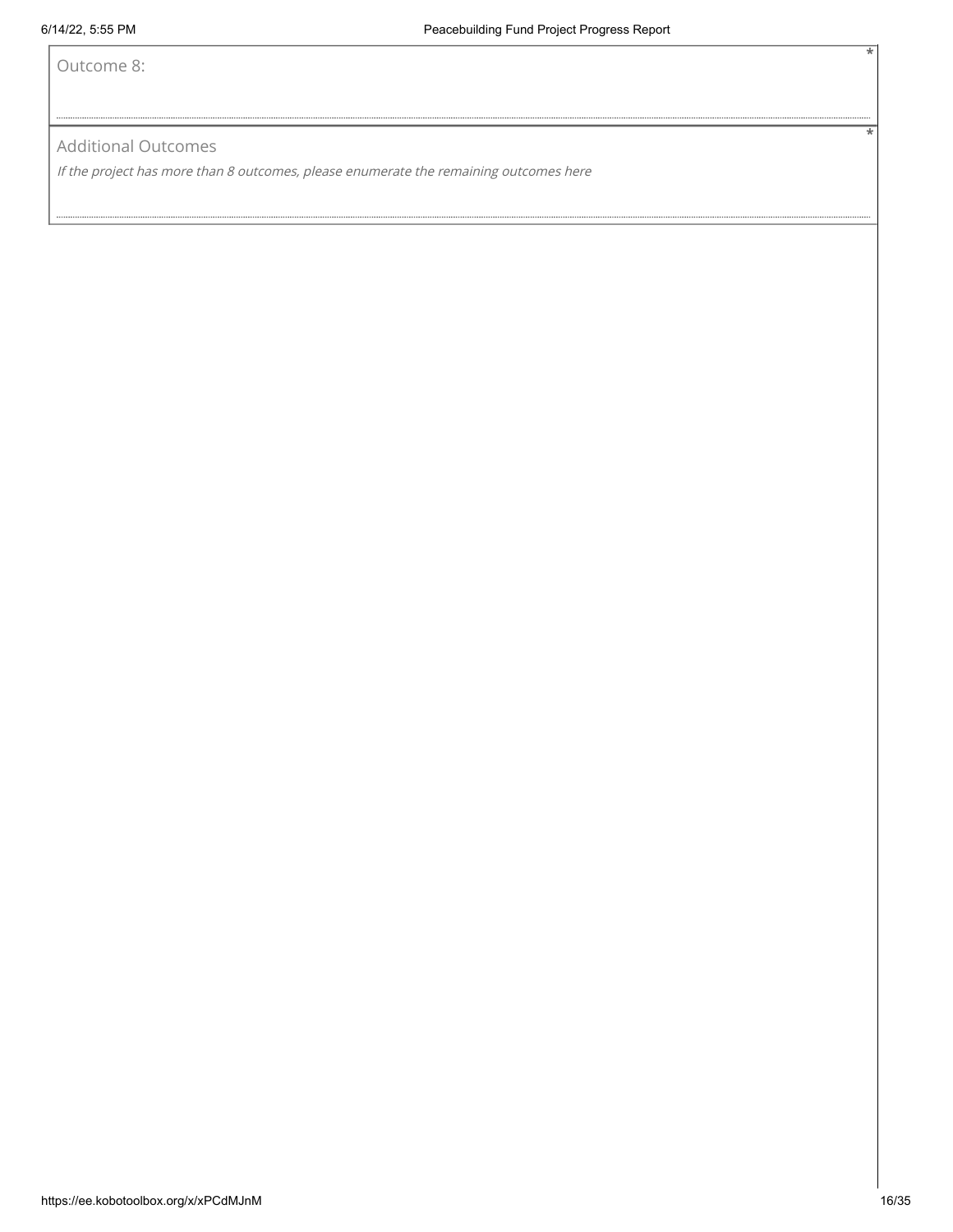| Outcome 1:                                                                                                                                                                                              |  |
|---------------------------------------------------------------------------------------------------------------------------------------------------------------------------------------------------------|--|
| Los y las jóvenes desarrollan, fortalecen y ponen en práctica habilidades de participación,<br>liderazgo, negociación y resiliencia en espacios cívicos abiertos para la prevención de la<br>violencia. |  |
| Rate the current status of the outcome progress<br>1. Off Track $\bigcirc$ 2. On Track $\bigcirc$ 3. On Track with evidence of peacebuilding results                                                    |  |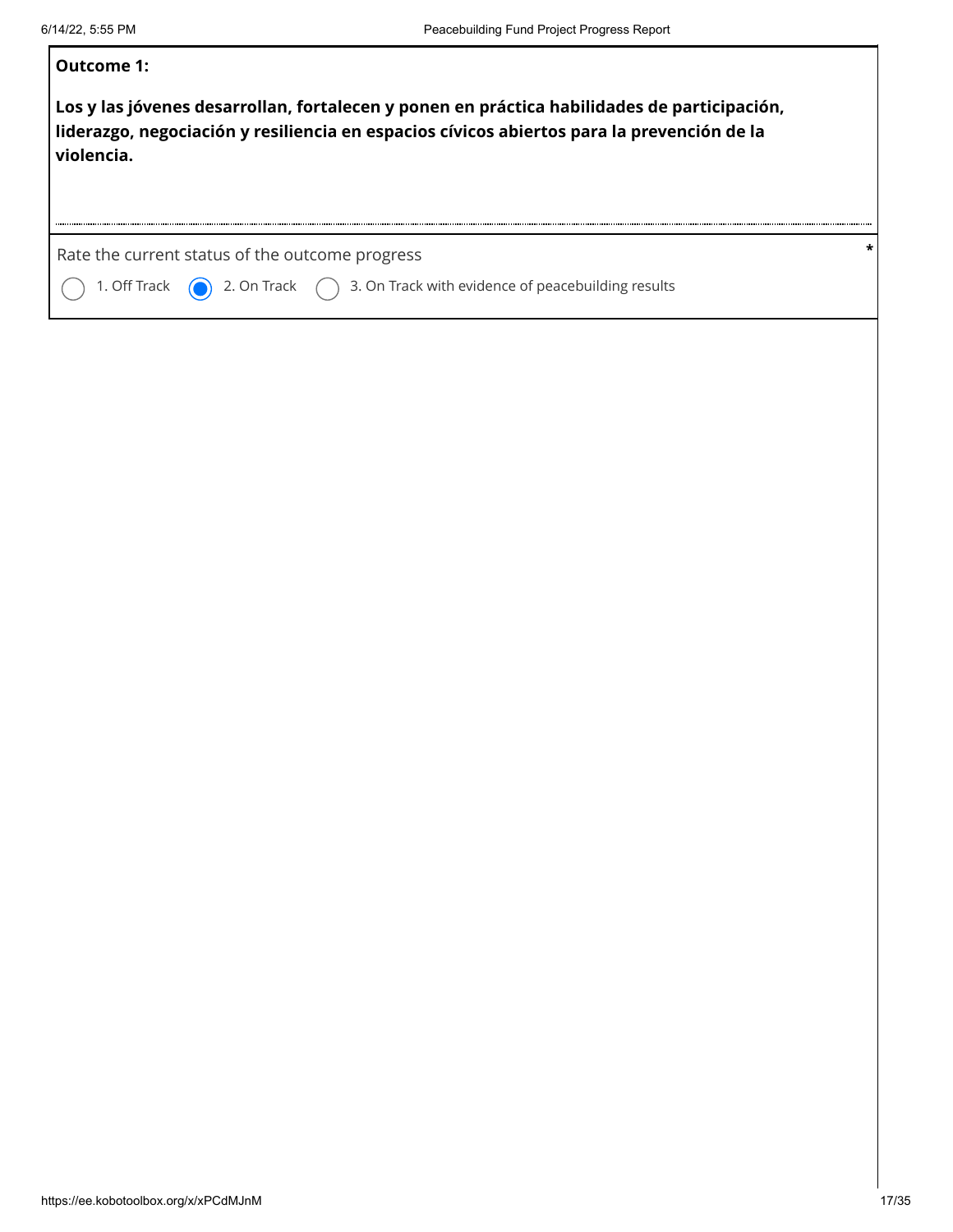### Progress summary

Please limit your response to 3000 characters including spaces.

### **Output 1: Descubrir las narrativas**

**A partir de las reuniones con jóvenes, se reconocieron agendas y acciones comunitarias (como las huertas en Cali, los diálogos barriales en Buenaventura y los espacios de arte y cultura en Quibdó), que serán incorporadas en el proyecto. Se han realizado consultas específicas sobre el rol de mujeres jóvenes en políticas públicas y en el proceso de construcción de paz y teniendo en cuenta sus preocupaciones, se establecieron acuerdos para la identificación y consolidación de narrativas e iniciativas de participación exclusiva de mujeres.**

**Se han elaborado fichas de recolección de información con indicadores, análisis de los planes de desarrollo y política pública. Se elaboró el mapeo de actores (382) e identificaron las líneas de articulación con los planes de acción de las entidades.**

**Se cuenta con una base de datos de instituciones y de oferta, que incluye organizaciones juveniles e instancias de coordinación, lo que ha permitido establecer canales de articulación y comunicación directos.** 

**Se han georeferenciado los sectores y barrios de intervención, mediante el diálogo y concertación con jóvenes, autoridades, líderes comunitarios, iglesia y organizaciones sociales y juveniles.**

### **Output 2: Conectar para resilir**

**Una vez se finalice el proceso de identificación y construcción de narrativas, se realizarán espacios conjuntos de diálogo con los actores locales clave, específicamente instituciones, medios, organizaciones comunitarias, gremios y academia, para construir acuerdos y nuevas formas de relacionamiento y trabajo conjunto con jóvenes.** 

### **Output 3: Actuar para la reconciliación.**

**En el ciclo de implantación de acciones, este output se iniciará con la formulación y desarrollo de iniciativas juveniles hacia el segundo semestre del 2022.**

**Output 4: Participar para transformar.**

**Se realizó la socialización del proyecto con actores institucionales, Mesas de Participación de Juventudes y organizaciones territoriales y comunitarias para la retroalimentación y la identificación de puntos focales y establecimiento de acuerdos de coordinación, en articulación con los Planes de Desarrollo.**

**Se avanzó en la elaboración de fichas territoriales con información de indicadores, análisis de los planes de desarrollo territorial y marcos de política pública como insumo para el mapeo de actores y la identificación de líneas de articulación, en los planes de acción institucional, alrededor de las iniciativas y procesos juveniles que espera acompañar el proyecto.** 

**Se avanzó en el diseño metodológico para la identificación de intereses y necesidades de jóvenes, en particular enfocado al empoderamiento de las adolescentes y mujeres jóvenes, en el marco del fortalecimiento del ejercicio democrático, la gestión del presupuesto público y el control social, orientando la construcción y diseño de herramientas, y rutas para el fortalecimiento de capacidades.**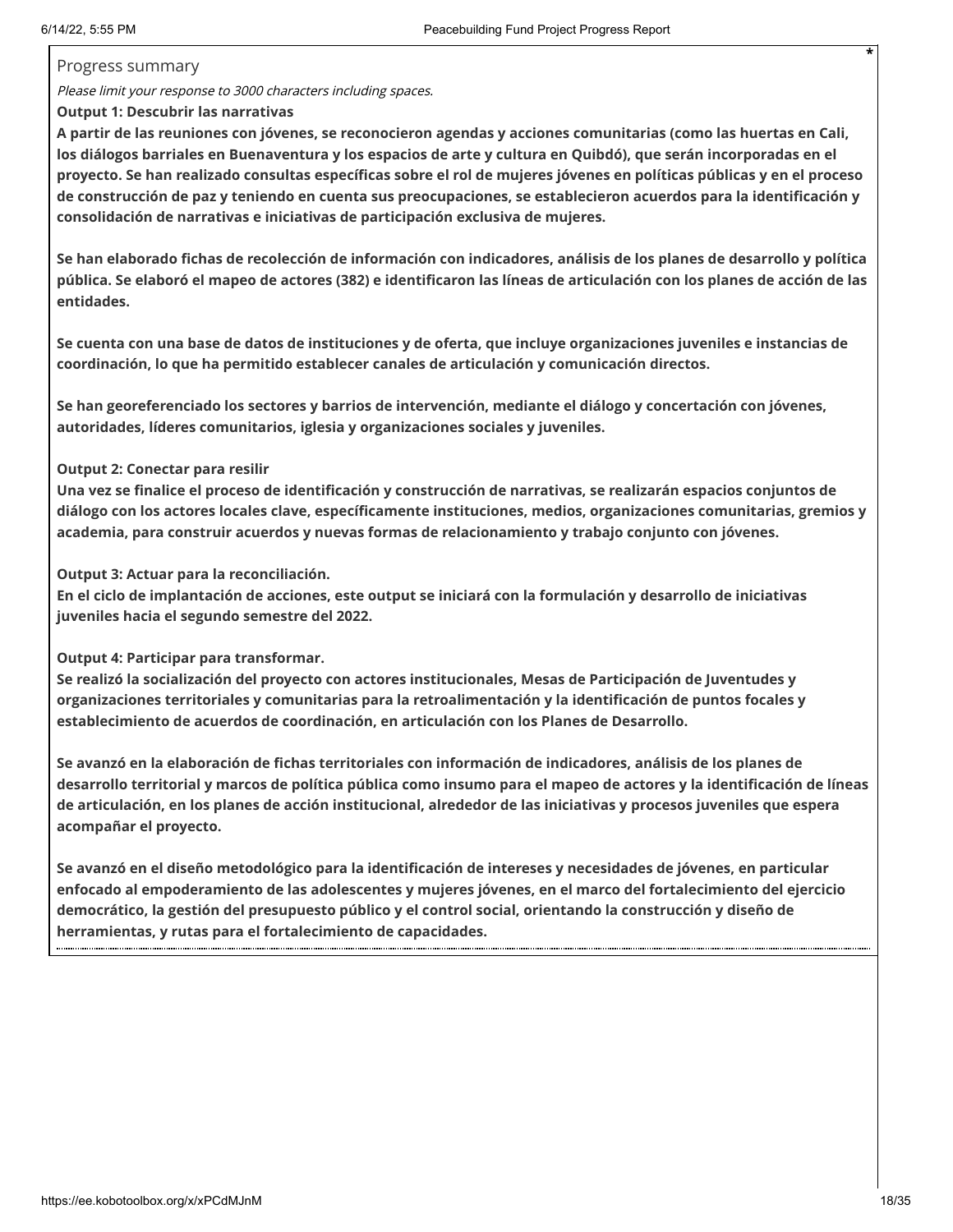| Indicate any additional analysis on how Gender Equality and Women's Empowerment and/or Youth<br>Inclusion and Responsiveness has been ensured under this Outcome<br>Please limit your response to 1500 characters including spaces.<br>El proyecto ha incluido metodológicamente acciones que garantizan la igualdad de Género y el empoderamiento de<br>las mujeres priorizando su capacidad para liderar procesos sociales, políticos y culturales. La cartografía social ha<br>permitido identificar problemáticas asociadas a violencias basadas en género, prácticas machistas y su "poca"<br>participación en espacios institucionales. Así mismo durante la validación metodológica se identificó su interés en<br>fortalecer capacidades asociadas a comunicación asertiva, empatía, participación, creatividad y toma de decisiones.<br>A la fecha el porcentaje de participación en las actividades realizadas ha sido del 57% de mujeres respecto del 43%<br>de hombres del total de participantes; y solo contando los números de mujeres jóvenes, su participación ha sido del<br>66% respecto del 34% de hombres jóvenes.<br>Se han proyecto por los expertos temáticos de cada agencia formaciones (master class), en aspectos básicos del<br>monitoreo de género en proyectos, el marcador de género e inclusión, seguimiento a metas, objetivos e indicadores,<br>medios de implementación, y las asociaciones con diferentes sectores desde esta perspectiva. |
|---------------------------------------------------------------------------------------------------------------------------------------------------------------------------------------------------------------------------------------------------------------------------------------------------------------------------------------------------------------------------------------------------------------------------------------------------------------------------------------------------------------------------------------------------------------------------------------------------------------------------------------------------------------------------------------------------------------------------------------------------------------------------------------------------------------------------------------------------------------------------------------------------------------------------------------------------------------------------------------------------------------------------------------------------------------------------------------------------------------------------------------------------------------------------------------------------------------------------------------------------------------------------------------------------------------------------------------------------------------------------------------------------------------------------------------------------------------------------------|
| <b>Outcome 2:</b>                                                                                                                                                                                                                                                                                                                                                                                                                                                                                                                                                                                                                                                                                                                                                                                                                                                                                                                                                                                                                                                                                                                                                                                                                                                                                                                                                                                                                                                               |
| Rate the current status of the outcome progress                                                                                                                                                                                                                                                                                                                                                                                                                                                                                                                                                                                                                                                                                                                                                                                                                                                                                                                                                                                                                                                                                                                                                                                                                                                                                                                                                                                                                                 |
| 3. On Track with evidence of peacebuilding results<br>1. Off Track<br>2. On Track                                                                                                                                                                                                                                                                                                                                                                                                                                                                                                                                                                                                                                                                                                                                                                                                                                                                                                                                                                                                                                                                                                                                                                                                                                                                                                                                                                                               |
| Progress summary<br>Please limit your response to 3000 characters including spaces.                                                                                                                                                                                                                                                                                                                                                                                                                                                                                                                                                                                                                                                                                                                                                                                                                                                                                                                                                                                                                                                                                                                                                                                                                                                                                                                                                                                             |
| Indicate any additional analysis on how Gender Equality and Women's Empowerment and/or Youth<br>Inclusion and Responsiveness has been ensured under this Outcome<br>Please limit your response to 1500 characters including spaces.                                                                                                                                                                                                                                                                                                                                                                                                                                                                                                                                                                                                                                                                                                                                                                                                                                                                                                                                                                                                                                                                                                                                                                                                                                             |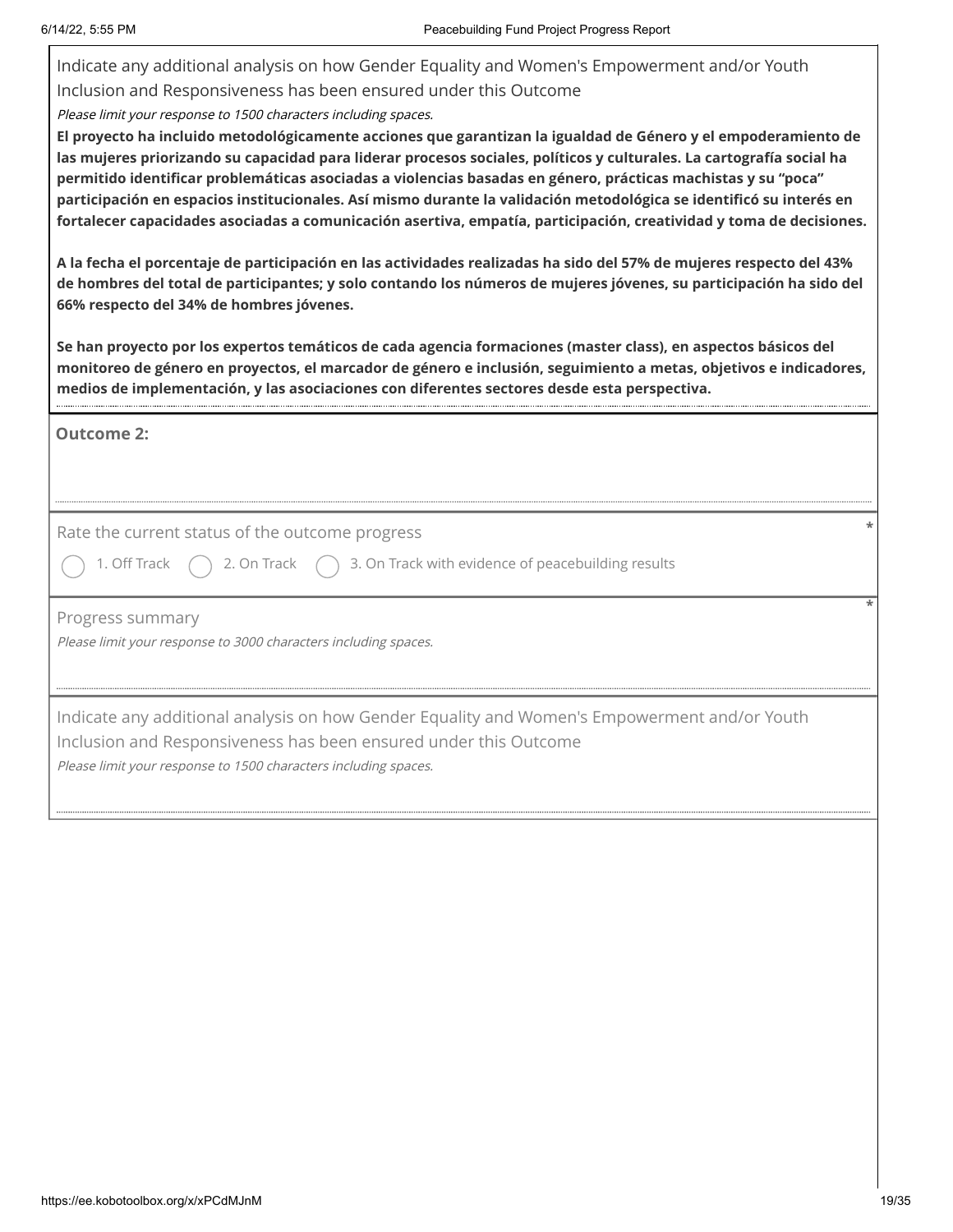| <b>Outcome 3:</b>                                                                                                                                                                                                                   |
|-------------------------------------------------------------------------------------------------------------------------------------------------------------------------------------------------------------------------------------|
| Rate the current status of the outcome progress<br>1. Off Track $\bigcap$ 2. On Track $\bigcap$ 3. On Track with evidence of peacebuilding results                                                                                  |
| Progress summary<br>Please limit your response to 3000 characters including spaces.                                                                                                                                                 |
| Indicate any additional analysis on how Gender Equality and Women's Empowerment and/or Youth<br>Inclusion and Responsiveness has been ensured under this Outcome<br>Please limit your response to 1500 characters including spaces. |
| <b>Outcome 4:</b>                                                                                                                                                                                                                   |
| Rate the current status of the outcome progress<br>1. Off Track $\bigcap$ 2. On Track $\bigcap$ 3. On Track with evidence of peacebuilding results                                                                                  |
| Progress summary<br>Please limit your response to 3000 characters including spaces.                                                                                                                                                 |
| Indicate any additional analysis on how Gender Equality and Women's Empowerment and/or Youth<br>Inclusion and Responsiveness has been ensured under this Outcome<br>Please limit your response to 1500 characters including spaces. |
|                                                                                                                                                                                                                                     |
|                                                                                                                                                                                                                                     |
|                                                                                                                                                                                                                                     |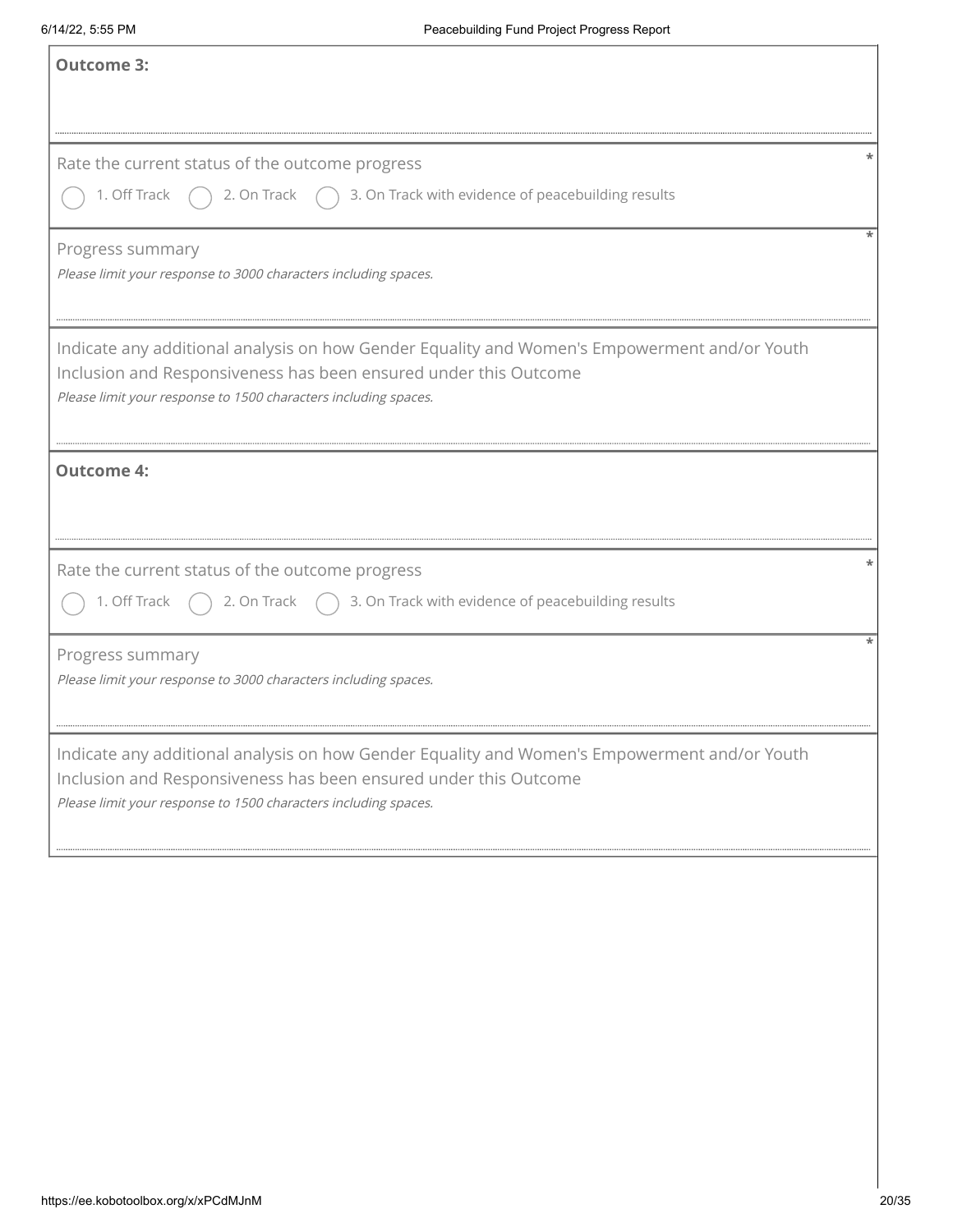| <b>Outcome 5:</b>                                                                                                                                                                                                                   |  |
|-------------------------------------------------------------------------------------------------------------------------------------------------------------------------------------------------------------------------------------|--|
| Rate the current status of the outcome progress<br>1. Off Track $\bigcap$ 2. On Track $\bigcap$ 3. On Track with evidence of peacebuilding results                                                                                  |  |
| Progress summary<br>Please limit your response to 3000 characters including spaces.                                                                                                                                                 |  |
| Indicate any additional analysis on how Gender Equality and Women's Empowerment and/or Youth<br>Inclusion and Responsiveness has been ensured under this Outcome<br>Please limit your response to 1500 characters including spaces. |  |
| <b>Outcome 6:</b>                                                                                                                                                                                                                   |  |
| Rate the current status of the outcome progress<br>1. Off Track $\bigcap$ 2. On Track $\bigcap$ 3. On Track with evidence of peacebuilding results                                                                                  |  |
| Progress summary<br>Please limit your response to 3000 characters including spaces.                                                                                                                                                 |  |
| Indicate any additional analysis on how Gender Equality and Women's Empowerment and/or Youth<br>Inclusion and Responsiveness has been ensured under this Outcome<br>Please limit your response to 1500 characters including spaces. |  |
|                                                                                                                                                                                                                                     |  |
|                                                                                                                                                                                                                                     |  |
|                                                                                                                                                                                                                                     |  |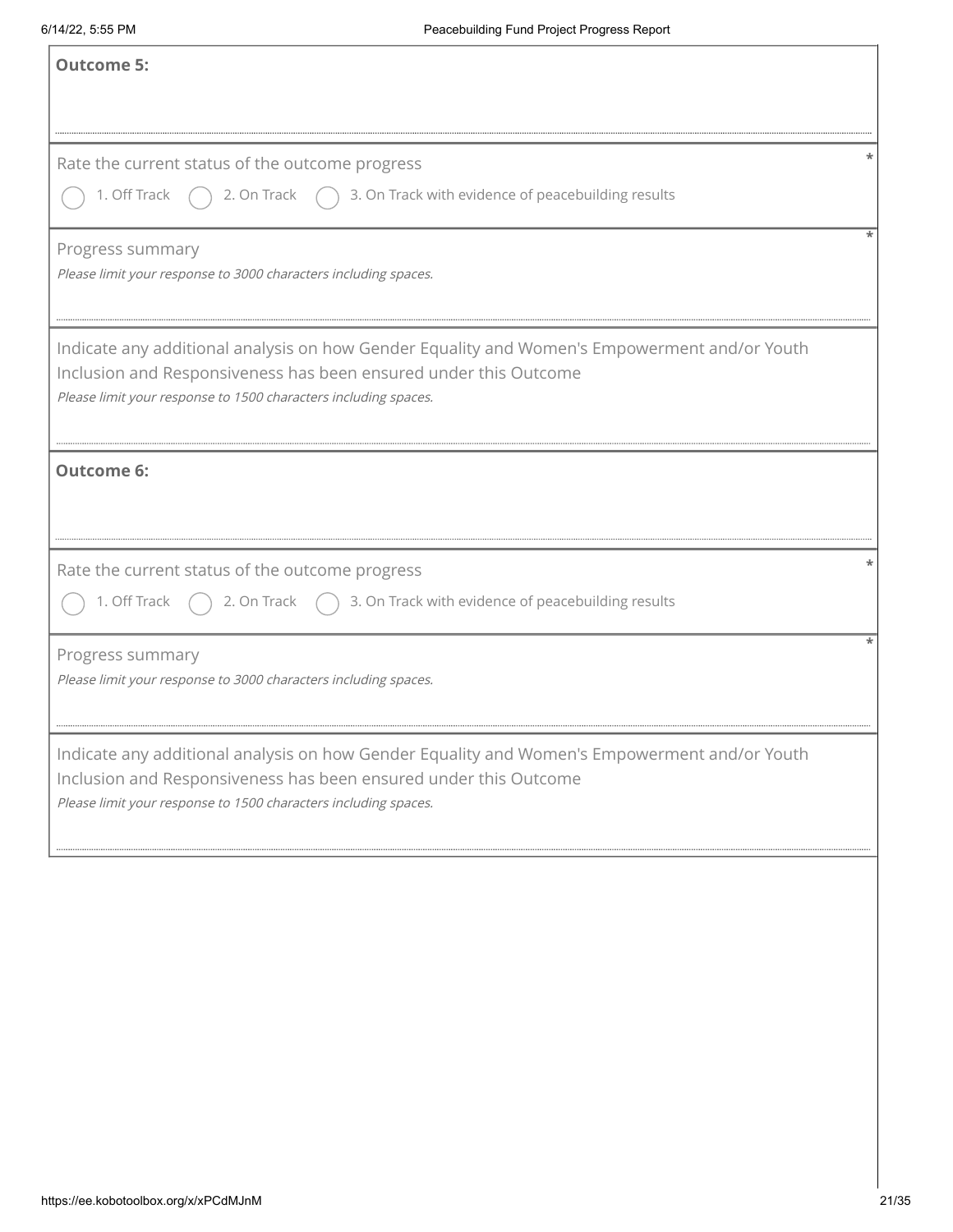| Outcome 7:                                                                                                                                                                                                                                                                                                                                                                      |
|---------------------------------------------------------------------------------------------------------------------------------------------------------------------------------------------------------------------------------------------------------------------------------------------------------------------------------------------------------------------------------|
|                                                                                                                                                                                                                                                                                                                                                                                 |
| Rate the current status of the outcome progress                                                                                                                                                                                                                                                                                                                                 |
| ◯ 1. Off Track $\bigcirc$ 2. On Track $\bigcirc$ 3. On Track with evidence of peacebuilding results                                                                                                                                                                                                                                                                             |
| Progress summary<br>Please limit your response to 3000 characters including spaces.                                                                                                                                                                                                                                                                                             |
| $\mid$ Indicate any additional analysis on how Gender Equality and Women's Empowerment and/or Youth<br>Inclusion and Responsiveness has been ensured under this Outcome<br>Please limit your response to 1500 characters including spaces.                                                                                                                                      |
| Outcome 8:                                                                                                                                                                                                                                                                                                                                                                      |
| Rate the current status of the outcome progress                                                                                                                                                                                                                                                                                                                                 |
| 1. Off Track $\bigcirc$ 2. On Track $\bigcirc$ 3. On Track with evidence of peacebuilding results                                                                                                                                                                                                                                                                               |
| Progress summary<br>Please limit your response to 3000 characters including spaces.                                                                                                                                                                                                                                                                                             |
| Indicate any additional analysis on how Gender Equality and Women's Empowerment and/or Youth<br>Inclusion and Responsiveness has been ensured under this Outcome<br>Please limit your response to 1500 characters including spaces.                                                                                                                                             |
| If the project has more than 8 outcomes, please use this text box to describe the status of progress<br>(on track with evidence of peacebuilding outcomes, on track or off track), as well as briefly describe<br>the progress and any analysis on how Gender Equality and Women's Empowerment and/or Youth<br>Inclusion and Responsiveness has been ensured under this Outcome |

## **INDICATOR BASED PERFORMANCE ASSESSMENT**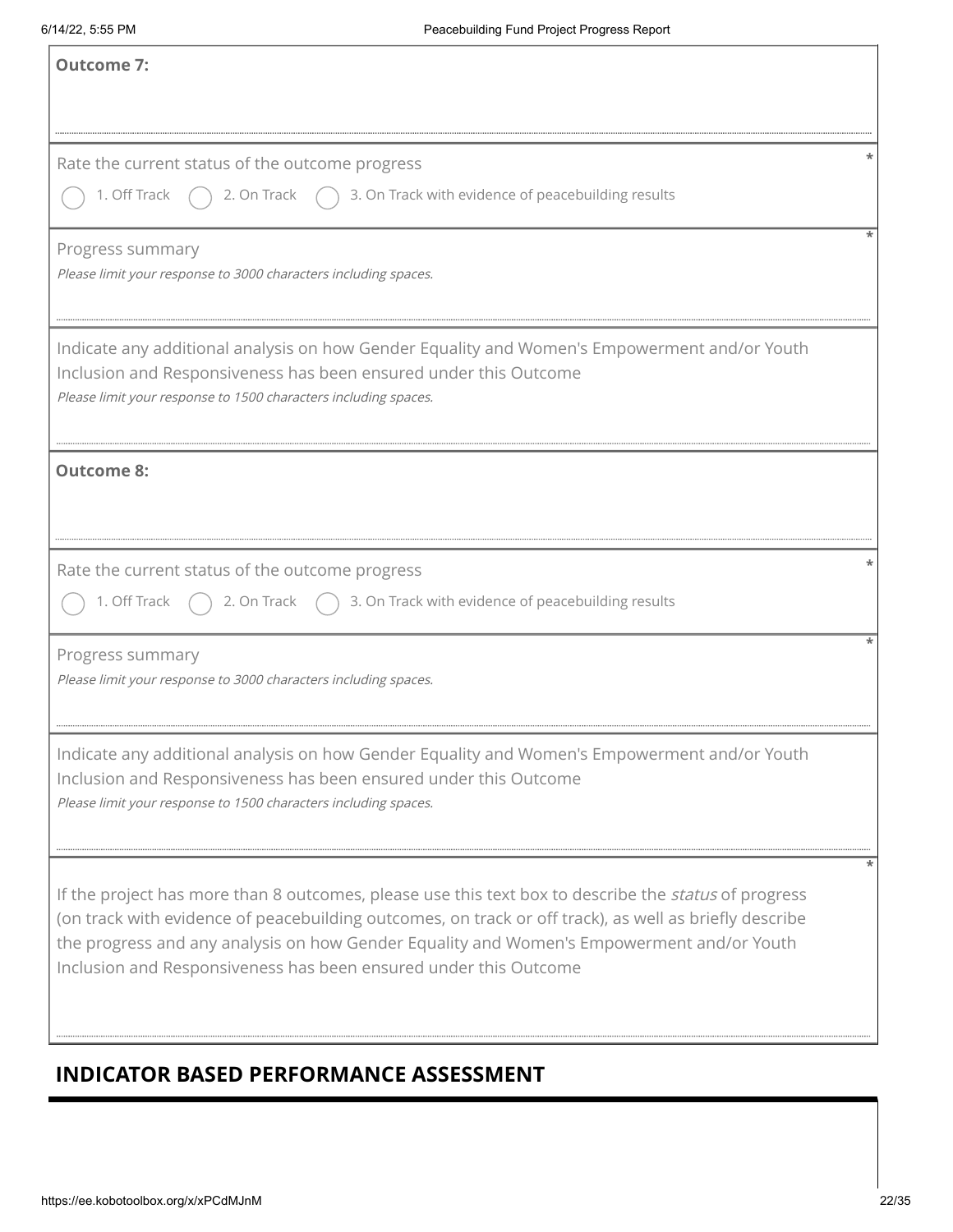Using the Project Results Framework as per the approved project document or any amendmentsprovide an update on the achievement of key indicators at the **outcome** level in the table below

- If an outcome has more than 3 indicators , select the 3 most relevant ones with most relevant progress to highlight.
- Where it has not been possible to collect data on indicators, state this and provide any explanation. Provide gender and age disaggregated data. (300 characters max per entry)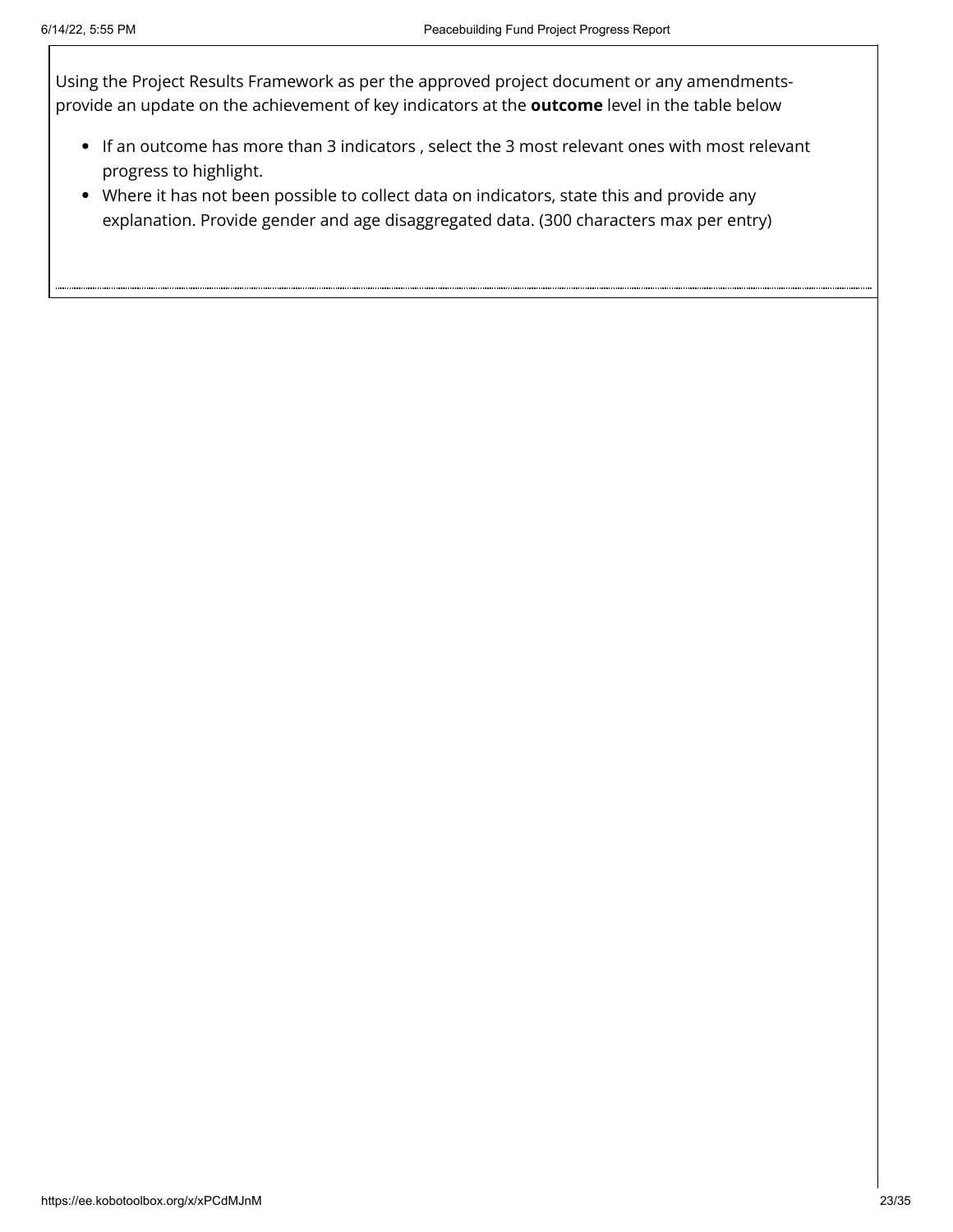### **» Outcome 1: Los y las jóvenes desarrollan, fortalecen y ponen en práctica habilidades de participación, liderazgo, negociación y resiliencia en espacios cívicos abiertos para la prevención de la violencia.**

| Outcom<br>e 1 | Perform<br>ance<br>Indicator<br>S                                                                                                     | Indicator<br><b>Baseline</b> | End of<br>Project<br>Indicator<br>Target | Indicator<br>Mileston<br>e | Current<br>Indicator<br>progress                                                                                                                                                                                                                                                                | Reasons<br>for<br>Variance<br>/ Delay<br>(if any) |
|---------------|---------------------------------------------------------------------------------------------------------------------------------------|------------------------------|------------------------------------------|----------------------------|-------------------------------------------------------------------------------------------------------------------------------------------------------------------------------------------------------------------------------------------------------------------------------------------------|---------------------------------------------------|
| 1.1           | Número de<br>jóvenes<br>fortalecidos<br>que participan<br>e inciden en<br>espacios<br>cívicos para la<br>construcción<br>de paz local | $\bf{0}$                     | $\bf{0}$                                 | 140                        | En la etapa de<br>preparación y<br>alistamiento<br>los y las<br>participantes<br>jóvenes<br>corresponden<br>a consultas y<br>conversatorios<br>para los<br>procesos de<br>socialización y<br>ajuste, micro<br>focalización,<br>diseño de<br>nombre e<br>imagen y<br>validación<br>metodológica. |                                                   |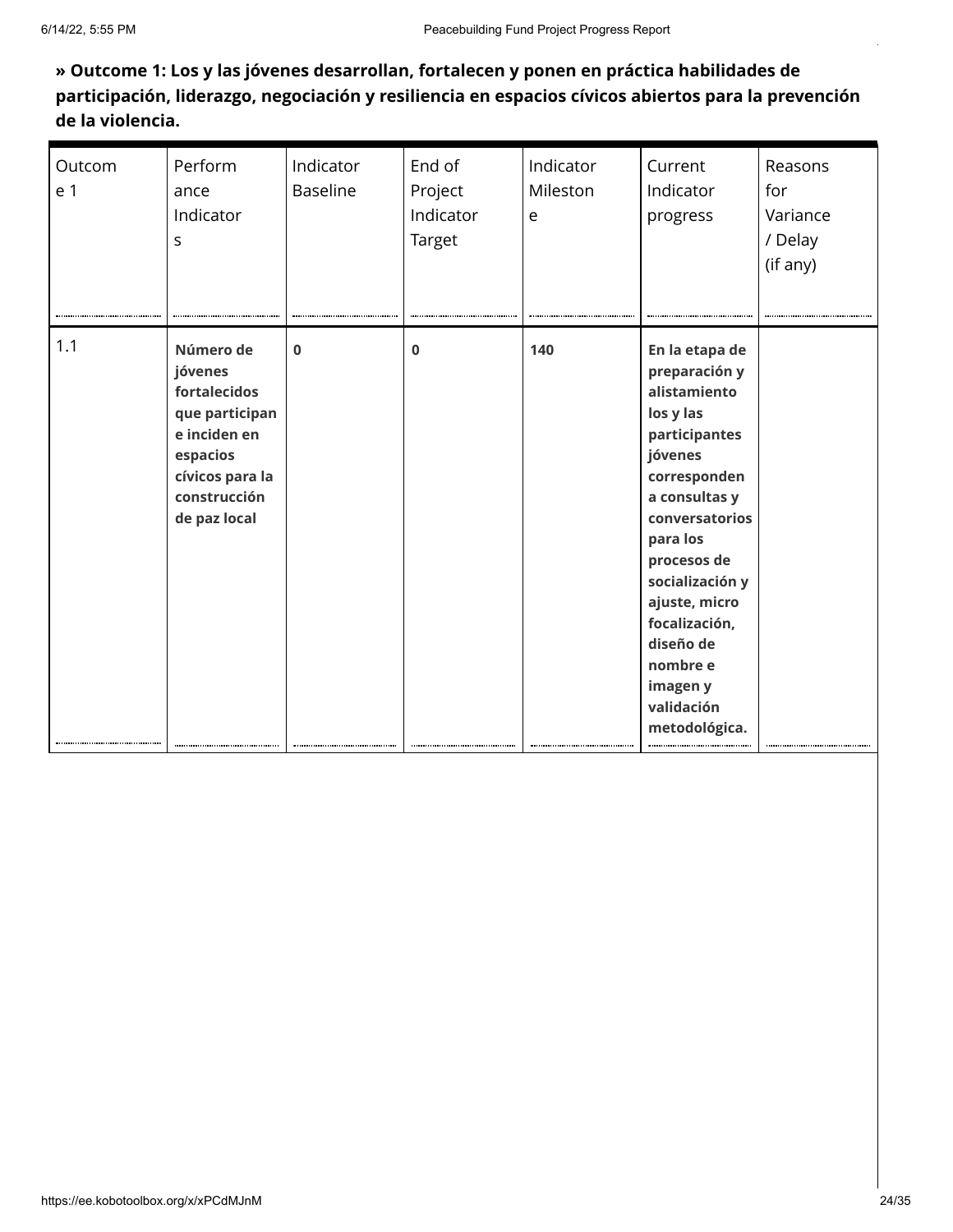| 1.2 | Cambio de<br>percepción de<br>los jóvenes<br>sobre la<br>pertinencia de<br>los espacios<br>cívicos como<br>espacios de<br>participación<br>y de toma de<br>decisiones<br>inclusivas                                 | $\mathbf 0$ | Al menos un<br>50% de los<br>jóvenes que<br>participan en<br>el proyecto<br>mejoran su<br>percepción<br>sobre los<br>espacios<br>cívicos | Los espacios<br>en los que se<br>han realizado<br>las consultas,<br>presentaciones<br>y acuerdos, se<br>han<br>enmarcado<br>bajo el<br>concepto de<br>espacio cívico<br>de<br>participación<br>y se han<br>iniciado el<br>reconocimiento<br>de<br>percepciones<br>de los jóvenes,<br>pero no se<br>pueden<br>establecer<br>porcentajes<br>todavía. |  |
|-----|---------------------------------------------------------------------------------------------------------------------------------------------------------------------------------------------------------------------|-------------|------------------------------------------------------------------------------------------------------------------------------------------|----------------------------------------------------------------------------------------------------------------------------------------------------------------------------------------------------------------------------------------------------------------------------------------------------------------------------------------------------|--|
| 1.3 | <b>Cambio de</b><br>percepción<br>por las<br>empresas y las<br>autoridades<br>locales sobre<br>el papel de los<br>jóvenes para<br>la paz y el<br>desarrollo (en<br>relación con<br>los<br>estereotipos<br>negativos | $\mathbf 0$ | Al menos un<br>50% de los<br>actores de<br>poder<br>mejoran su<br>percepción<br>sobre los<br>jóvenes                                     | Aún no se<br>pueden hacer<br>mediciones<br>pues se están<br>en procesos<br>de<br>sensilización<br>del proyecto,<br>así como las<br>mediciones de<br>percepción<br>por parte de<br>los actores<br>hacia los<br>jóvenes.                                                                                                                             |  |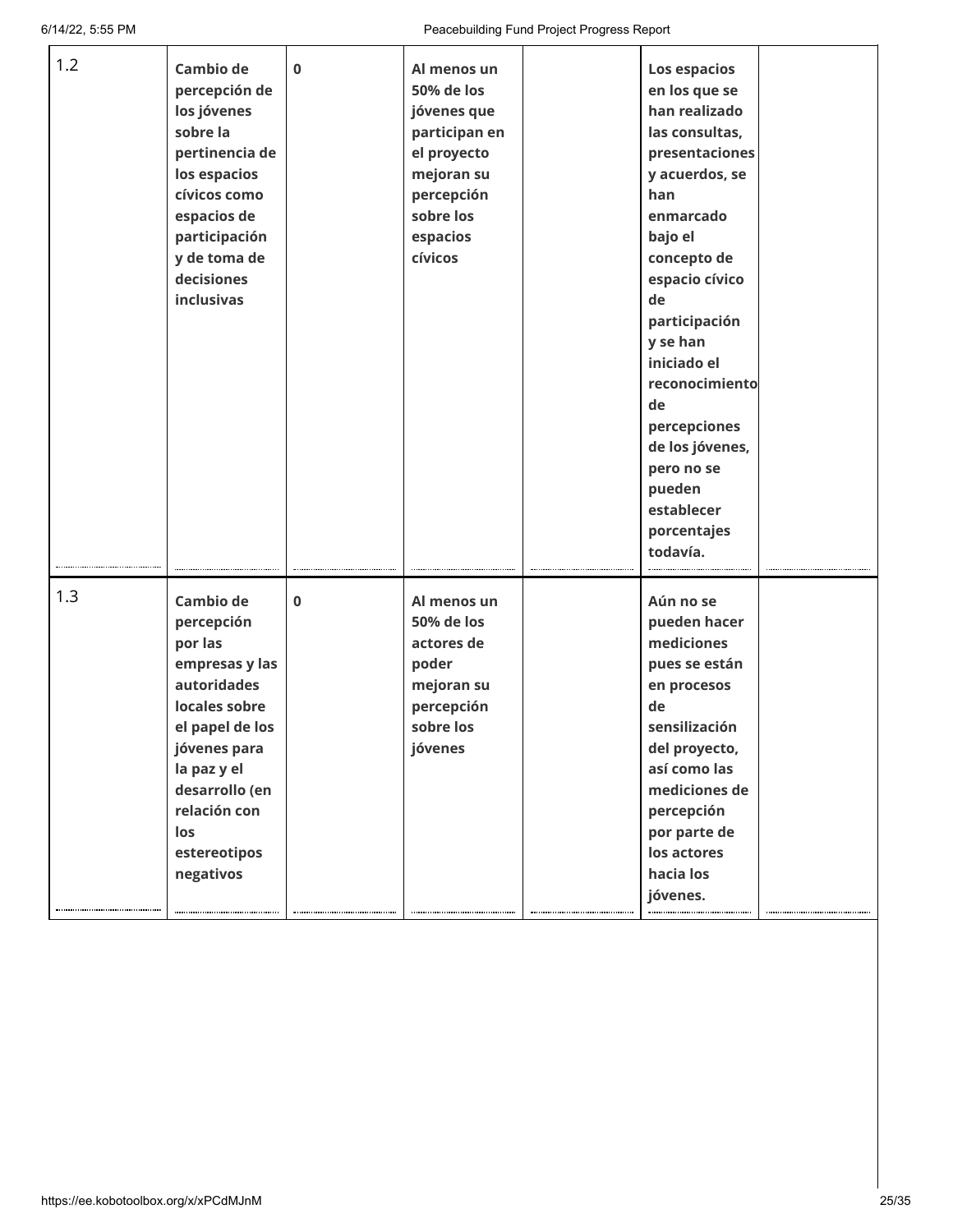### **» Outcome 2:**

| Outcom<br>e 2 | Perform<br>ance<br>Indicator<br>S | Indicator<br><b>Baseline</b> | End of<br>Project<br>Indicator<br>Target | Indicator<br>Mileston<br>e | Current<br>Indicator<br>progress | Reasons<br>for<br>Variance<br>/ Delay<br>(if any)<br> |  |
|---------------|-----------------------------------|------------------------------|------------------------------------------|----------------------------|----------------------------------|-------------------------------------------------------|--|
| 2.1           |                                   |                              |                                          |                            |                                  |                                                       |  |
| 2.2           |                                   |                              |                                          |                            |                                  |                                                       |  |
| 2.3           |                                   |                              |                                          |                            |                                  |                                                       |  |
| » Outcome 3:  |                                   |                              |                                          |                            |                                  |                                                       |  |
| Outcom<br>e 3 | Perform<br>ance                   | Indicator<br>Baseline        | End of<br>Project                        | Indicator<br>Mileston      | Current<br>Indicator             | Reasons<br>for                                        |  |

| <b>UULCUIII</b> | $1 \cup 1 \cup 1 \cup 1$ | <u>marcator</u> | LIIU VI   | <u>mandatur</u> | CUILLIL   | ncusulis |
|-----------------|--------------------------|-----------------|-----------|-----------------|-----------|----------|
| e 3             | ance                     | Baseline        | Project   | Mileston        | Indicator | for      |
|                 | Indicator                |                 | Indicator | e               | progress  | Variance |
|                 | S                        |                 | Target    |                 |           | / Delay  |
|                 |                          |                 |           |                 |           | (if any) |
|                 |                          |                 |           |                 |           |          |
|                 |                          |                 |           |                 |           |          |
|                 |                          |                 |           |                 |           |          |
| 3.1             |                          |                 |           |                 |           |          |
|                 |                          |                 |           |                 |           |          |
|                 |                          |                 |           |                 |           |          |
| 3.2             |                          |                 |           |                 |           |          |
|                 |                          |                 |           |                 |           |          |
|                 |                          |                 |           |                 |           |          |
|                 |                          |                 |           |                 |           |          |
| 3.3             |                          |                 |           |                 |           |          |
|                 |                          |                 |           |                 |           |          |
|                 |                          |                 |           |                 |           |          |
|                 |                          |                 |           |                 |           |          |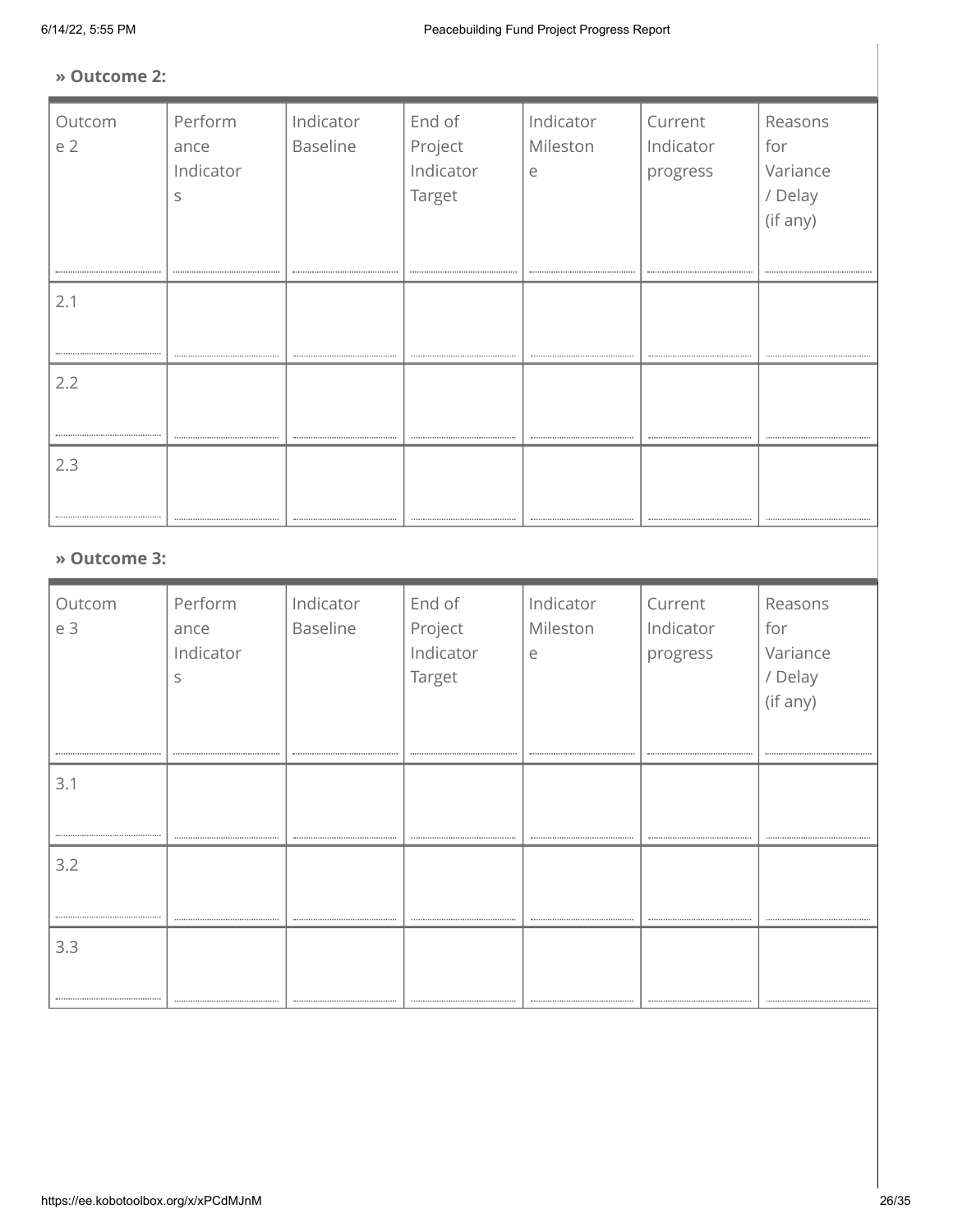### **» Outcome 4:**

| Outcom<br>e 4 | Perform<br>ance<br>Indicator<br>S | Indicator<br>Baseline | End of<br>Project<br>Indicator<br>Target | Indicator<br>Mileston<br>e | Current<br>Indicator<br>progress | Reasons<br>for<br>Variance<br>/ Delay<br>(if any) |
|---------------|-----------------------------------|-----------------------|------------------------------------------|----------------------------|----------------------------------|---------------------------------------------------|
| 4.1           |                                   |                       |                                          |                            |                                  |                                                   |
| 4.2           |                                   |                       |                                          |                            |                                  |                                                   |
| 4.3           |                                   |                       |                                          |                            |                                  |                                                   |
| » Outcome 5:  |                                   |                       |                                          |                            |                                  |                                                   |
| Outcom<br>e 5 | Perform<br>ance                   | Indicator<br>Baseline | End of<br>Project                        | Indicator<br>Mileston      | Current<br>Indicator             | Reasons<br>for                                    |

| -------<br>e 5 | --------<br>ance<br>Indicator<br>S | .<br>Baseline | _<br>Project<br>Indicator<br>Target | $ $ $ $ $ $ $ $ $ $ $ $<br>Mileston<br>e | _ _ _ _ _ _ _<br>Indicator<br>progress | for<br>Variance<br>/ Delay<br>(if any) |
|----------------|------------------------------------|---------------|-------------------------------------|------------------------------------------|----------------------------------------|----------------------------------------|
| 5.1            |                                    |               |                                     |                                          |                                        |                                        |
| 5.2            |                                    |               |                                     |                                          |                                        |                                        |
| 5.3            |                                    |               |                                     |                                          |                                        |                                        |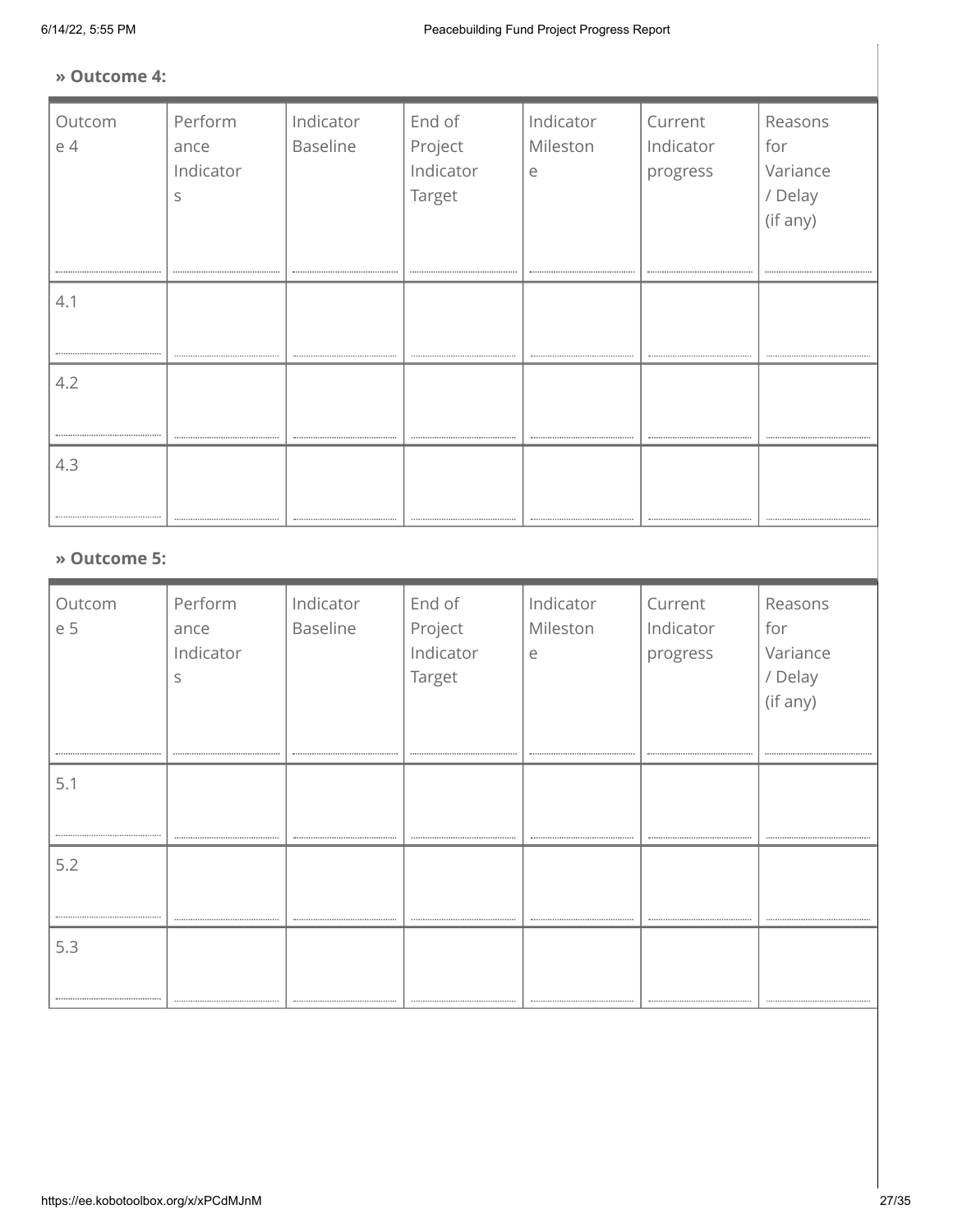### **» Outcome 6:**

| Outcom<br>e 6 | Perform<br>ance<br>Indicator<br>S | Indicator<br><b>Baseline</b> | End of<br>Project<br>Indicator<br>Target | Indicator<br>Mileston<br>$\in$ | Current<br>Indicator<br>progress | Reasons<br>for<br>Variance<br>/ Delay<br>(if any) |
|---------------|-----------------------------------|------------------------------|------------------------------------------|--------------------------------|----------------------------------|---------------------------------------------------|
| 6.1           |                                   |                              |                                          |                                |                                  |                                                   |
| 6.2           |                                   |                              |                                          |                                |                                  |                                                   |
| 6.3<br>.      |                                   |                              |                                          |                                |                                  |                                                   |
| » Outcome 7:  |                                   |                              |                                          |                                |                                  |                                                   |
| Outcom<br>e 7 | Perform<br>ance<br>Indicator<br>S | Indicator<br><b>Baseline</b> | End of<br>Project<br>Indicator<br>Target | Indicator<br>Mileston<br>e     | Current<br>Indicator<br>progress | Reasons<br>for<br>Variance<br>/ Delay<br>(if any) |

7.1

7.2

..... 7.3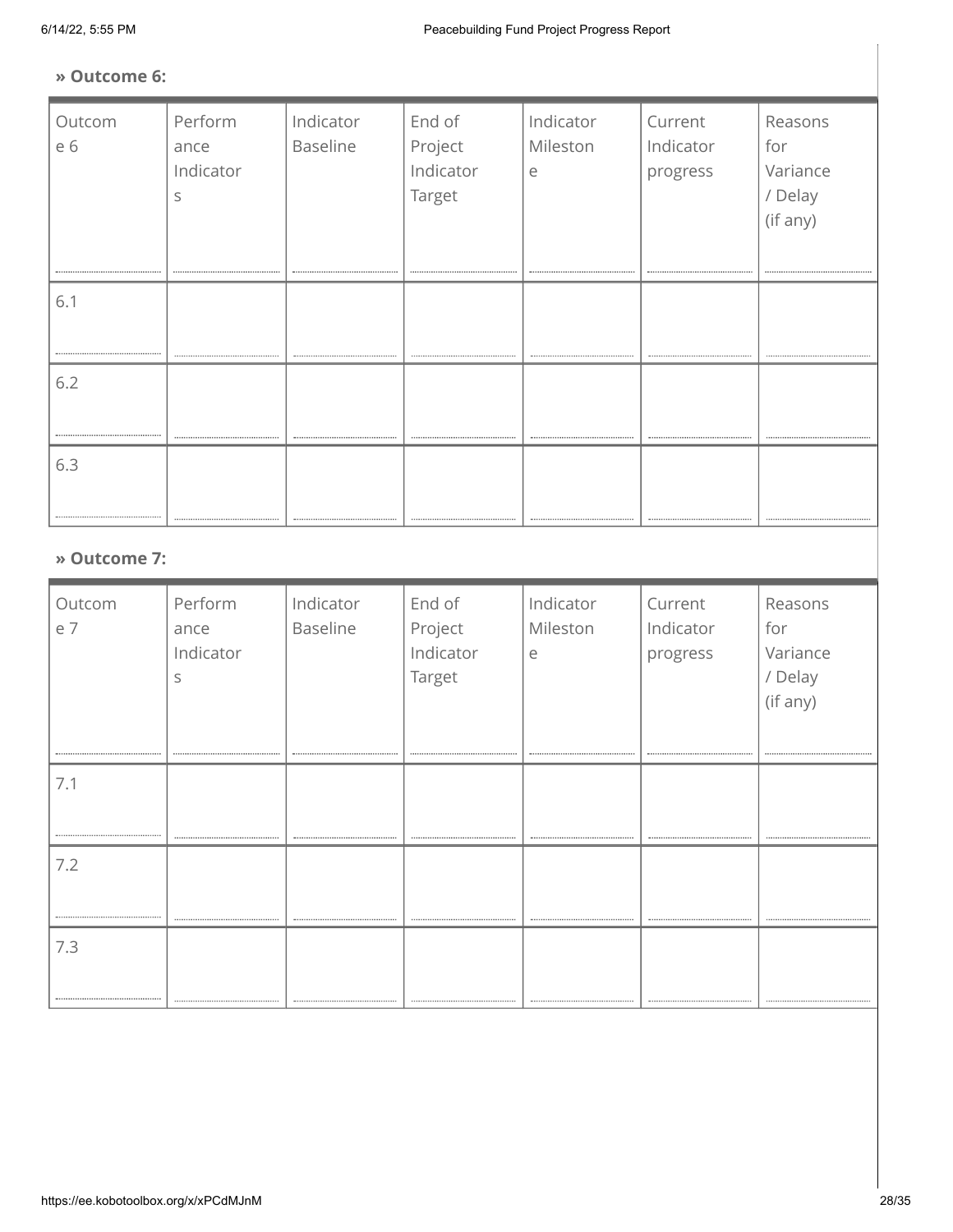### **» Outcome 8:**

| Outcom<br>e 8                                                                                                                        | Perform<br>ance<br>Indicator<br>S | Indicator<br>Baseline | End of<br>Project<br>Indicator<br>Target | Indicator<br>Mileston<br>e | Current<br>Indicator<br>progress | Reasons<br>for<br>Variance<br>/ Delay<br>(if any) |
|--------------------------------------------------------------------------------------------------------------------------------------|-----------------------------------|-----------------------|------------------------------------------|----------------------------|----------------------------------|---------------------------------------------------|
| 8.1                                                                                                                                  |                                   |                       |                                          |                            |                                  |                                                   |
| 8.2                                                                                                                                  |                                   |                       |                                          |                            |                                  |                                                   |
| 8.3<br>                                                                                                                              |                                   |                       |                                          |                            |                                  |                                                   |
| If the project has more than 8 outcomes, use this space to describe progress on progress on indicators<br>for the remaining outcomes |                                   |                       |                                          |                            |                                  |                                                   |

# **PART III: Cross-Cutting Issues**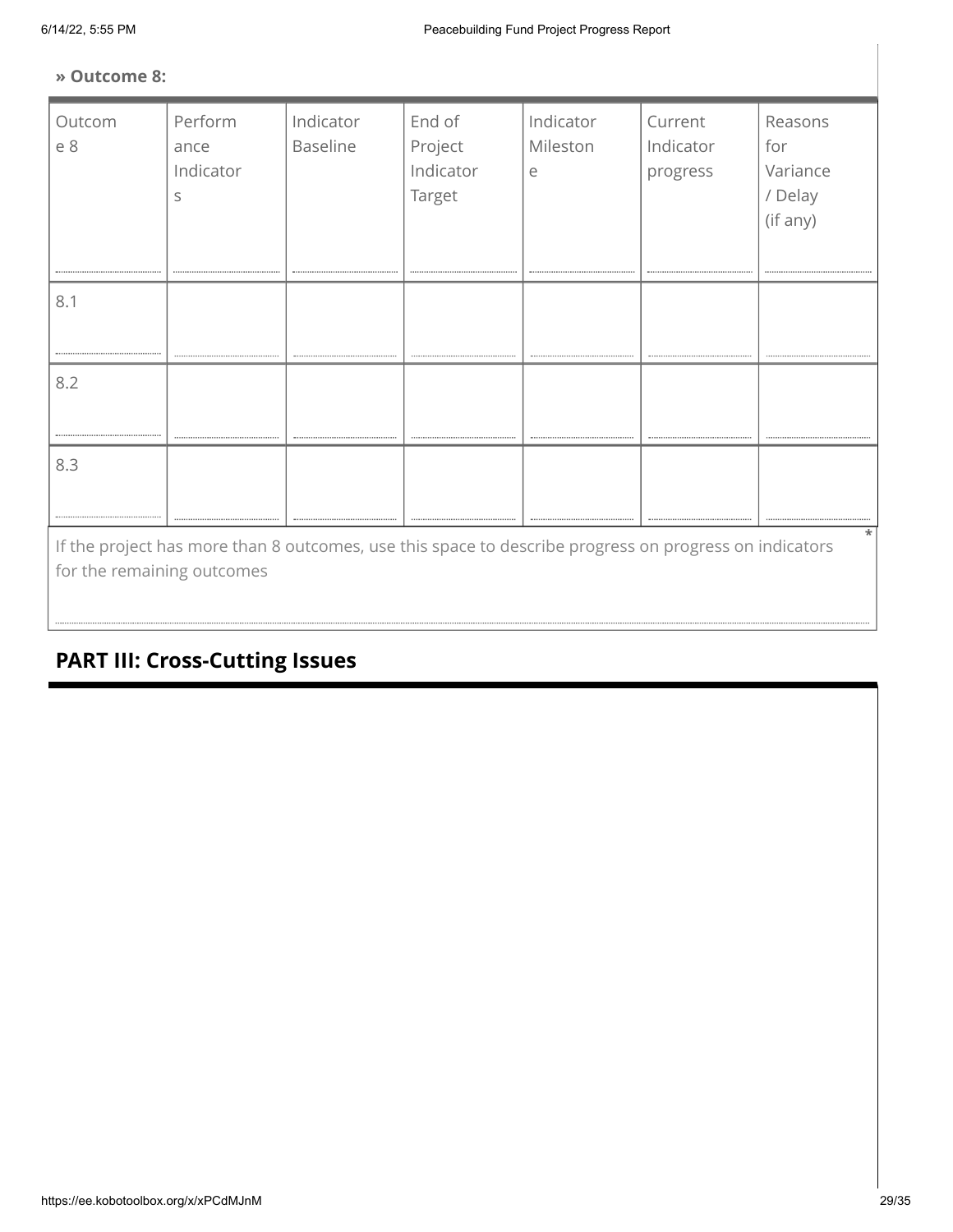Please indicate any significant project-related events anticipated in the next six months, i.e. national dialogues, youth congresses, film screenings, etc.

Please limit your response to 3000 characters including spaces.

**Se ha proyectado la realización de cuatro (4) foros (tres (3) municipales y uno (1) intermunicipal) de intercambio de experiencias entre jóvenes de los diferentes municipios. Se contará con la participación de al menos 150 jóvenes, promoviendo el rol de liderazgo de mujeres en la identificación de narrativas asociadas a la violencia y el diseño de acciones para su transformación, a partir de iniciativas lideradas por los y las participantes.** 

**También, en el marco de las mesas de participación y consulta juvenil, se avanzará en el proceso de sistematización y socialización de las narrativas respecto de la violencia y su reconstrucción con enfoque de reconciliación, permitiendo la generación de planes de articulación con actores claves institucionales, medios de comunicación, gremios, academia, organizaciones de la sociedad civil y comunitarias, y los y las jóvenes.**

In a few sentences, explain whether the project has had a positive *human impact*. May include anecdotal stories about the project's positive effect on the people's lives. Include direct quotes where possible or weblinks to strategic communications pieces.

### This is an optional question. You may leave it unanswered if not relevant(2000 character limit)

**A través de la fase piloto, donde se implementaron actividades desde un enfoque de innovación social, los y las jóvenes han logrado conocer e identificar las habilidades transferibles como vehículos para la transformación social, con énfasis en la participación activa y la reflexión en contextos de construcción de paz. Se ha logrado construir y mapear ideas colectivas que contribuirán a reimaginar y construir, junto a los demás actores priorizados, espacios cívicos abiertos que potencien la participación juvenil y la construcción de paz territorial.** 

**Por medio de actividades de storytelling, los y las jóvenes han logrado construir narrativas iniciales que potencian y definen la identidad del "ser joven" del Pacífico colombiano. Asimismo, a través de cartografía social, se han identificado y priorizado las necesidades territoriales que quieren resolver, los espacios donde quieren hacer incidencia y los actores con los que quisieran dialogar. Esto, les ha permitido evidenciar la importancia de impulsar cambios en sus barrios, para generar un impacto a largo plazo, y el liderazgo que tienen a nivel local.** 

**Una vez los y las jóvenes han conocido la posibilidad de proponer y formular sus propias iniciativas, su interés ha crecido y han querido identificar pares en sus barrios para participar en el proyecto. Los y las jóvenes participantes han calificado esta iniciativa como una oportunidad para aportar al cambio social.** 

You can also upload upto 3 files in various formats (picture files, powerpoint, pdf, video, etc..) to illustrate the human impact of the project **OPTIONAL**

File 1

### **OPTIONAL**

002-quibdo[15348]-17\_35\_57.jpeg

File 2

**OPTIONAL**

001-cali[15347]-17\_36\_2.jpeg

Ÿ.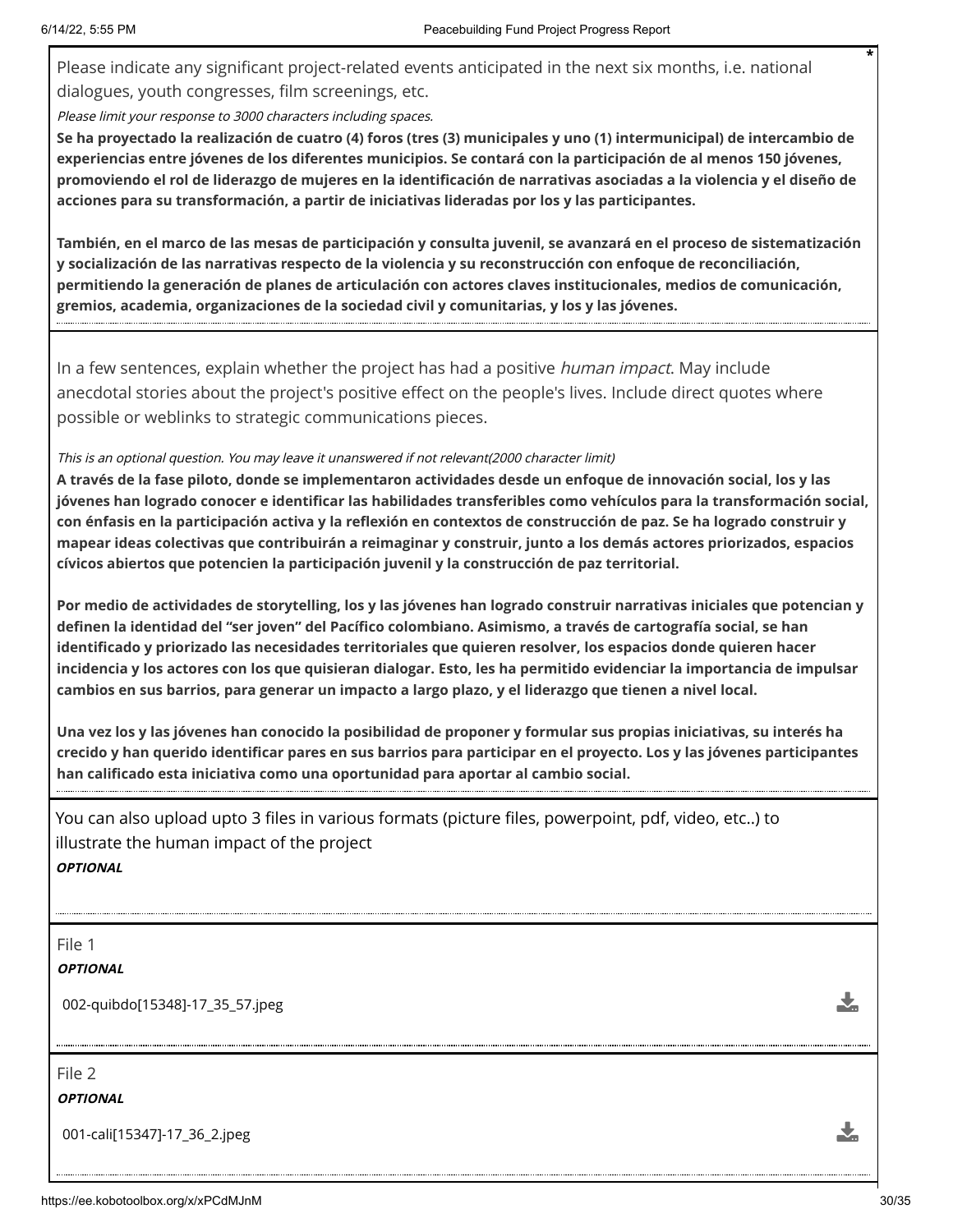### File 3

#### **OPTIONAL**

001-buenaventura[15346]-17\_36\_7.jpeg

You can also add upto 3 links to online resources which illustrate the human impact of the project **OPTIONAL**

#### Link 1

**OPTIONAL**

Link 2

**OPTIONAL**

Link 3

**OPTIONAL**

### **» Monitoring**

Please list monitoring activities undertaken in the reporting period

Please limit your response to 1000 characters including spaces.

**Dentro de la fase preparatoria del proyecto, se ha llevado a cabo reuniones del comité técnico semanales para la definición del plan de acción y cronograma del proyecto; se diseñó y aprobó una herramienta de monitoreo que permite hacer seguimiento a cada uno de los indicadores, las actividades y su porcentaje de cumplimiento. Así mismo se han establecido los responsables, temporalidad e instrumentos a diseñar para el monitoreo de indicadores, incluyendo hojas de vida por indicador.. Así, mismo se han realizado grupos focales con 15 participantes en promedio, para establecer necesidades de los y las jóvenes con actores claves (3 con comunidad, líderes comunitarios y familias; 4 con gremios productivos; 2 con universidades; 6 con alcaldías; 1 con la iglesia; y 6 con jóvenes). Se ha realizado un análisis de contexto y caracterización para cada municipio.**

Do outcome indicators have baselines?

If only some of the outcome indicators have baselines, select 'yes'

yes

no

Please provide a brief description

Please limit your response to 3000 characters including spaces.

 $\frac{1}{2}$ 

**\***

**\***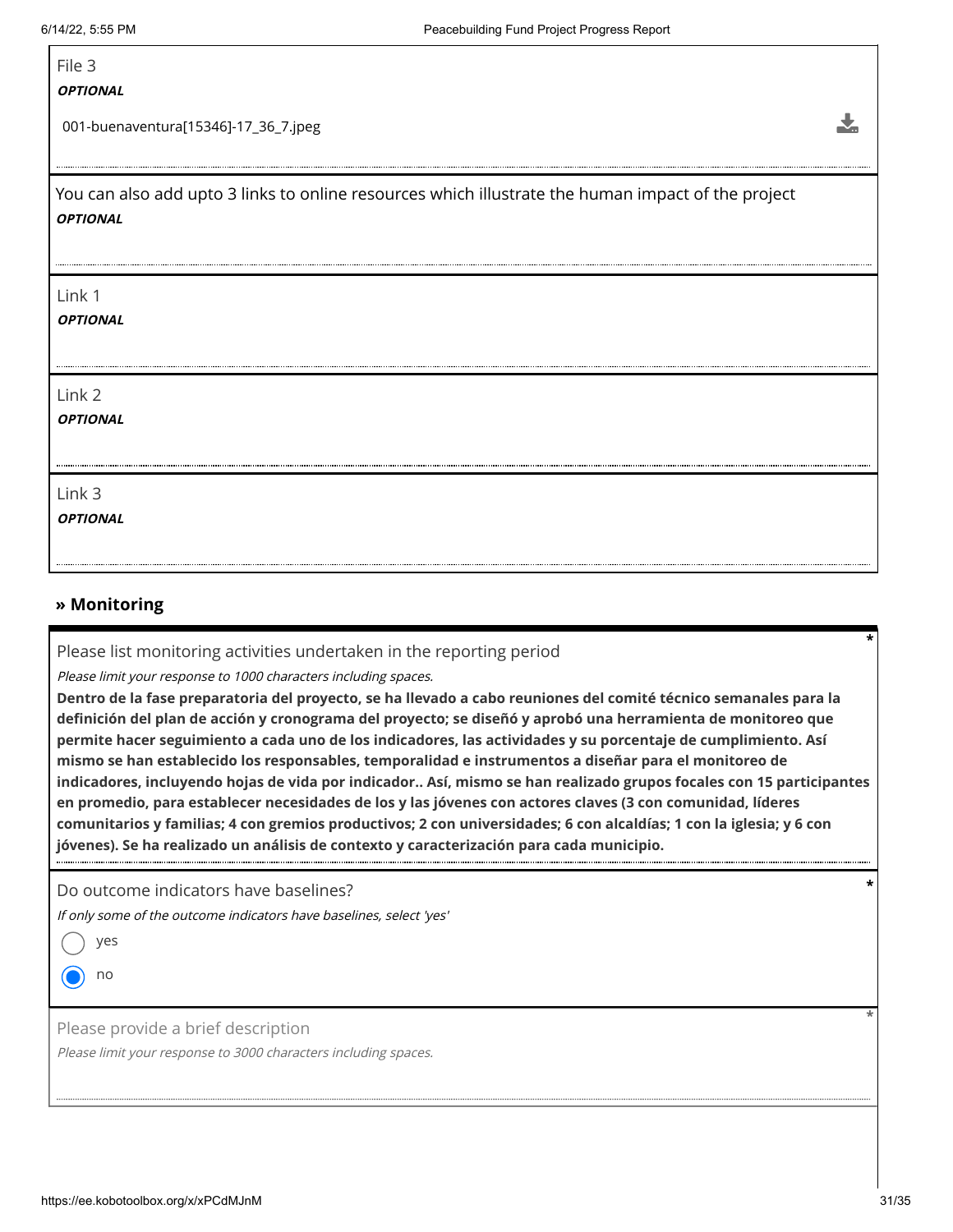| $\star$<br>Has the project launched perception surveys or other community-based data collection?                     |  |
|----------------------------------------------------------------------------------------------------------------------|--|
| yes                                                                                                                  |  |
| no                                                                                                                   |  |
|                                                                                                                      |  |
| Please provide a brief description                                                                                   |  |
| Please limit your response to 3000 characters including spaces.                                                      |  |
| Se han diseñado y aplicado a 75 jóvenes participantes del pilotaje, encuentras de percepción siguiendo los           |  |
| lineamientos del PBF, para poder establecer las expectativas que se tienen de las diferentes acciones del proyecto y |  |
| poder hacer ajustes para fortalecer el impacto del proyecto desde las fases tempranas de implementación. Las         |  |
| encuestas de percepción también han incluido preguntas respecto de prevenir que cualquier acción del proyecto        |  |

**pueda generar efectos negativos sobre los jóvenes y sus comunidades (acción sin daño).**

### **» Evaluation**

|   | Has an evaluation been conducted during the reporting period?                |  |
|---|------------------------------------------------------------------------------|--|
|   | yes                                                                          |  |
|   | no                                                                           |  |
|   |                                                                              |  |
|   | Evaluation budget (in USD):                                                  |  |
| 0 |                                                                              |  |
|   | If project will end in next six months, describe the evaluation preparations |  |
|   | Please limit your response to 3000 characters including spaces.              |  |

### **» Catalytic Effect**

| Catalytic Effect (financial): Has the project led to additional funding from other sources? | $\star$ |
|---------------------------------------------------------------------------------------------|---------|
| yes                                                                                         |         |
| no                                                                                          |         |
| If yes, how many additional grants or donors has the project leveraged?                     |         |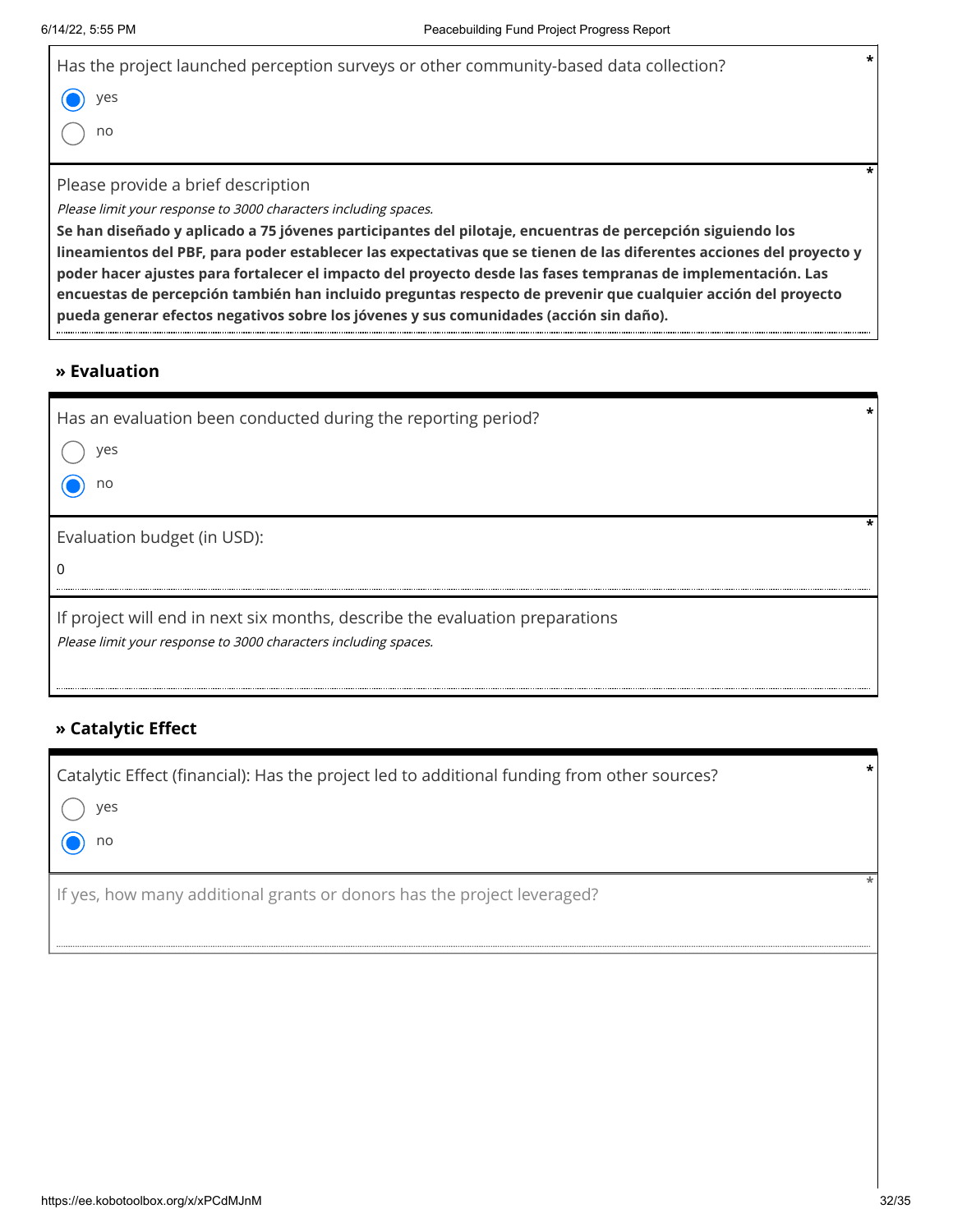

## **PART IV: COVID-19**

Please respond to these questions if the project underwent any monetary or non-monetary adjustments due to the COVID-19 pandemic.

This section is optional. You can leave it blank if not relevant

Monetary adjustments:

Please indicate the total amount in USD of adjustments due to COVID-19:

0

Non-monetary adjustments: Please indicate any adjustments to the project which did not have any financial implications:

Please limit your response to 3000 characters including spaces.

**Se levantaron las medidas de uso de mascarillas y la restricción sobre la realización de eventos masivos, sin embargo, en las acciones que requieren reunir población o grupos de jóvenes, se ha promovido continuar usando la mascarilla y el lavado constante de manos, así como distanciamiento social.**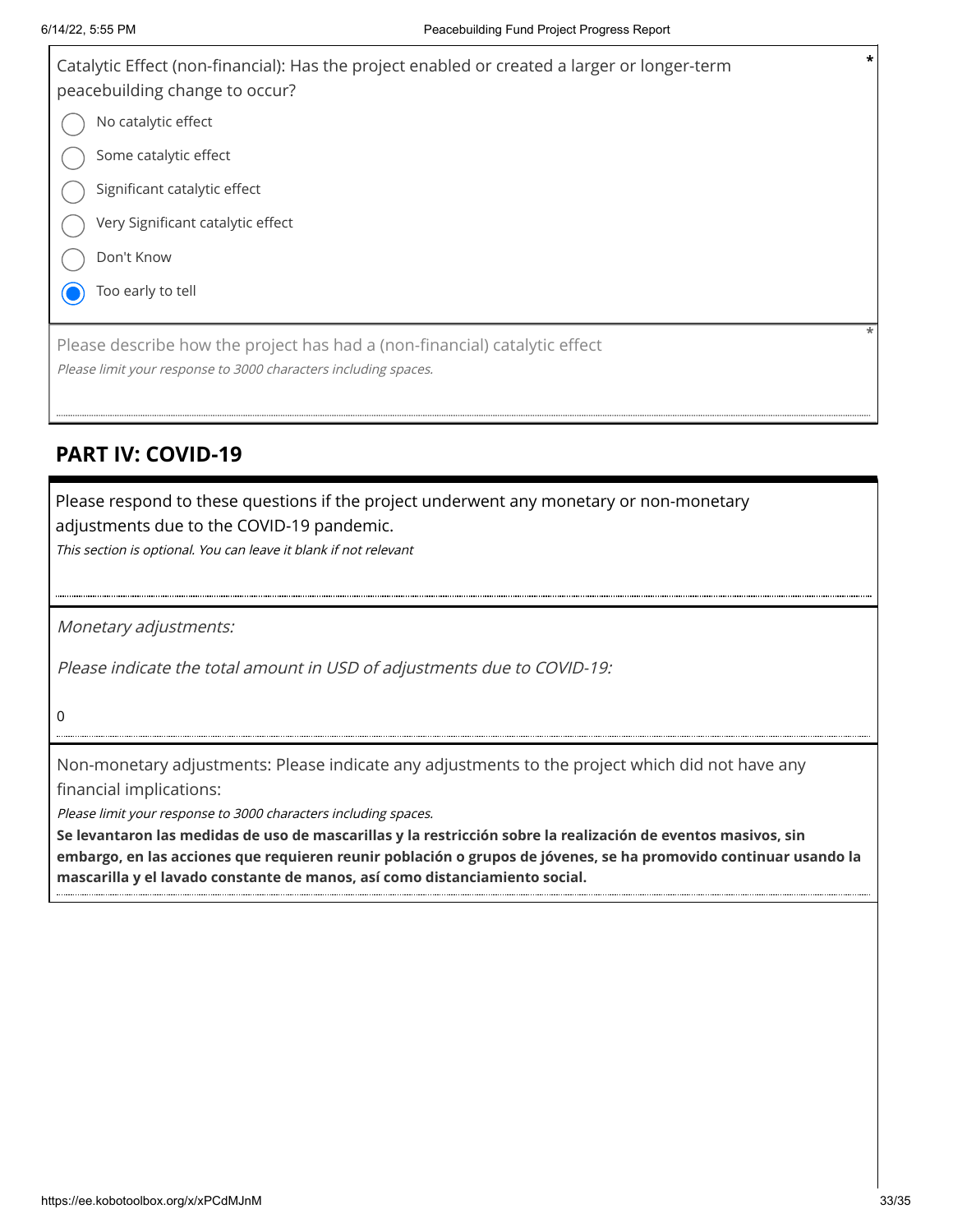Please select all categories which describe the adjustments made to the project (and include details in general sections of this report): Reinforce crisis management capacities and communications Ensure inclusive and equitable response and recovery Strengthen inter-community social cohesion and border management Counter hate speech and stigmatization and address trauma Support the SG's call for a global ceasefire None  $\blacktriangledown$ Other (please describe): Other, Please describe

If relevant, please share a COVID-19 success story of this project (i.e. how adjustments of this project made a difference and contributed to a positive response to the pandemic/prevented tensions or violence related to the pandemic etc.)

Please limit your response to 3000 characters including spaces.

Are there any other issues concerning project implementation (related to COVID-19 or not) that you want to share, including any capacity needs of the recipient organizations? (1500 character limit) Please limit your response to 3000 characters including spaces.

**La situación de seguridad sigue siendo un gran reto para la normalidad de las acciones del proyecto. Se han tomado las medidas de** 

**prevención para evitar acciones violentas hacia los jóvenes, así como para el staff. Se espera que la actividad electoral genere nuevas protestas en los municipios.**

### **Final Steps**

- **Please save a pdf copy of the form by clicking on the Printer icon on the top right corner of the page.**
- **A dialogue box will appear: Please select the A4 size and portrait orientation.**
- **Click "prepare" and save the document as a PDF (if on first attempt, the generated page is not readable, close the pop up page and try again. If the problem persists, you can contact technical support at the email address below)**
- **Please upload the pdf version of the report as well as your financial report in excel format on the MPTF-O gateway.**

**If you encounter any difficulty in filling the form or generating the print-out for MPTFO gateway, please contact Anupah Makoond [keshni.makoond@un.org](https://ee.kobotoolbox.org/x/keshni.makoond@un.org)**